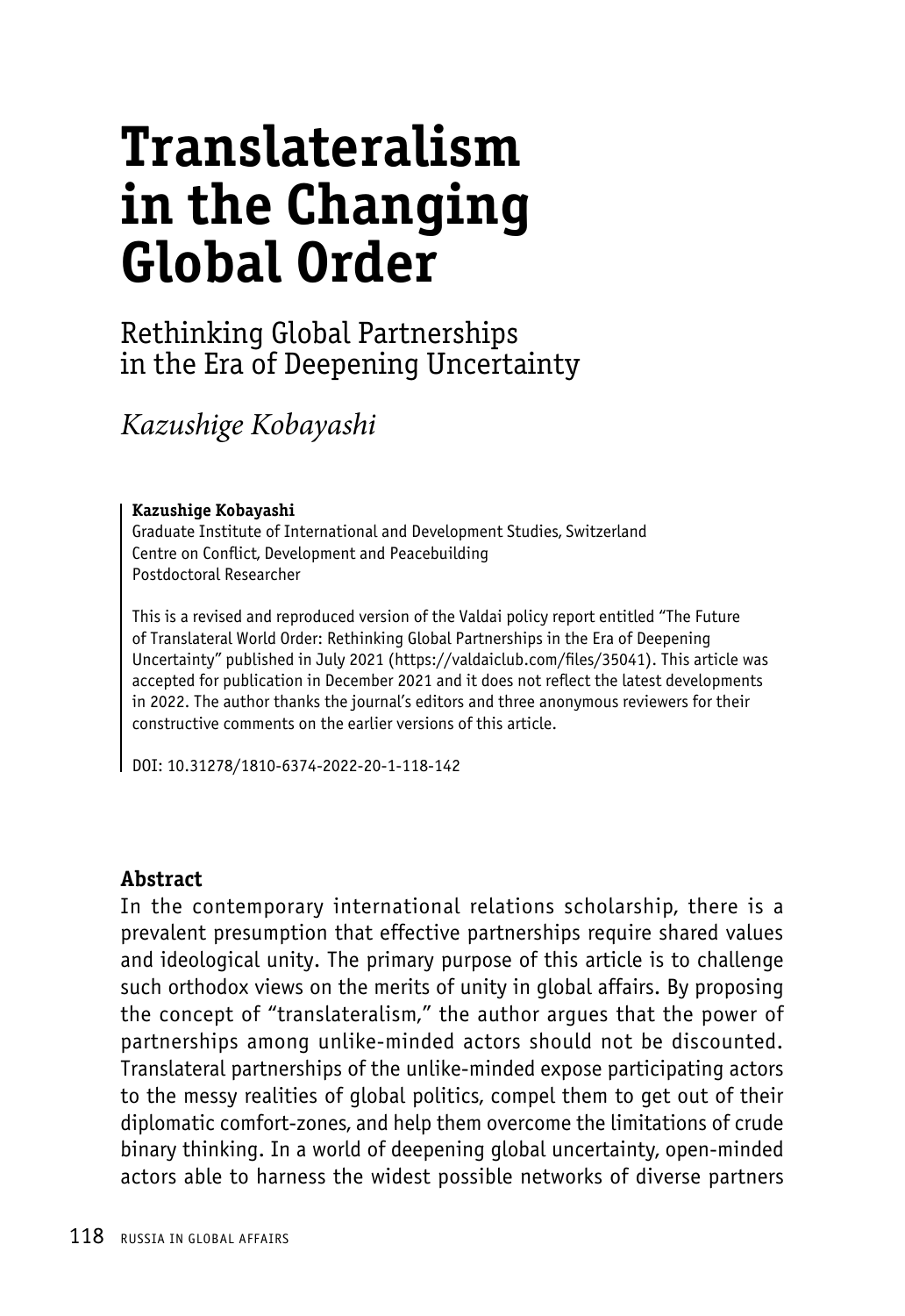may be more likely to succeed in adapting to changing circumstances. To probe the argument's plausibility, this article provides illustrative examples of translateral partnerships advanced by China, Russia, and Japan, and discusses how these practices have reshaped the overall landscape of global interactions. Based on the insights offered by these examples, this article concludes that uncritical celebration of the strength of unity needs to be reconsidered.

*Keywords:* multilateralism, translateralism, global order, international institutions, China, Russia, Japan.

 $\prod_{2020}$ n a recent article published by *Russia in Global Affairs*, Marlene Laruelle points out that contemporary political commentaries too often employ outdated binaries with little heuristic value (Laruelle, 2020, p.103; see also Laruelle, 2021). Binarism forcefully reduces diverse actors to crude caricatures while simultaneously promulgating inward amity and outward hostility. Over time, actors entrapped in binary thinking often come to uncritically celebrate internal purity, uniformity, and homogeneity as the ultimate source of strength. Indeed, there are prevalent presumptions that effective partnerships require shared values and ideological unity. This is probably why many international relations (IR) scholars and pundits are quick to dismiss the role of rising powers in reshaping the world order. For instance, the common criticism goes that the BRICS (Brazil, Russia, India, China, and South Africa) group is unlikely to play a meaningful role in global politics because they lack a unified vision. In the words of Joseph Nye, "BRICS countries remain too politically and economically diverse to act in a unified manner" (Nye, 2013).

The primary purpose of this article is to offer an alternative hypothesis that challenges this conventional view. By proposing the concept of "translateralism," I argue that the power and resilience of partnerships among unlike-minded actors should not be dismissed. Historically, coalitions of unlike-minded actors prevailed over unions of like-minded actors on numerous occasions. For example, consider the remaking of the European world order in the Medieval Age.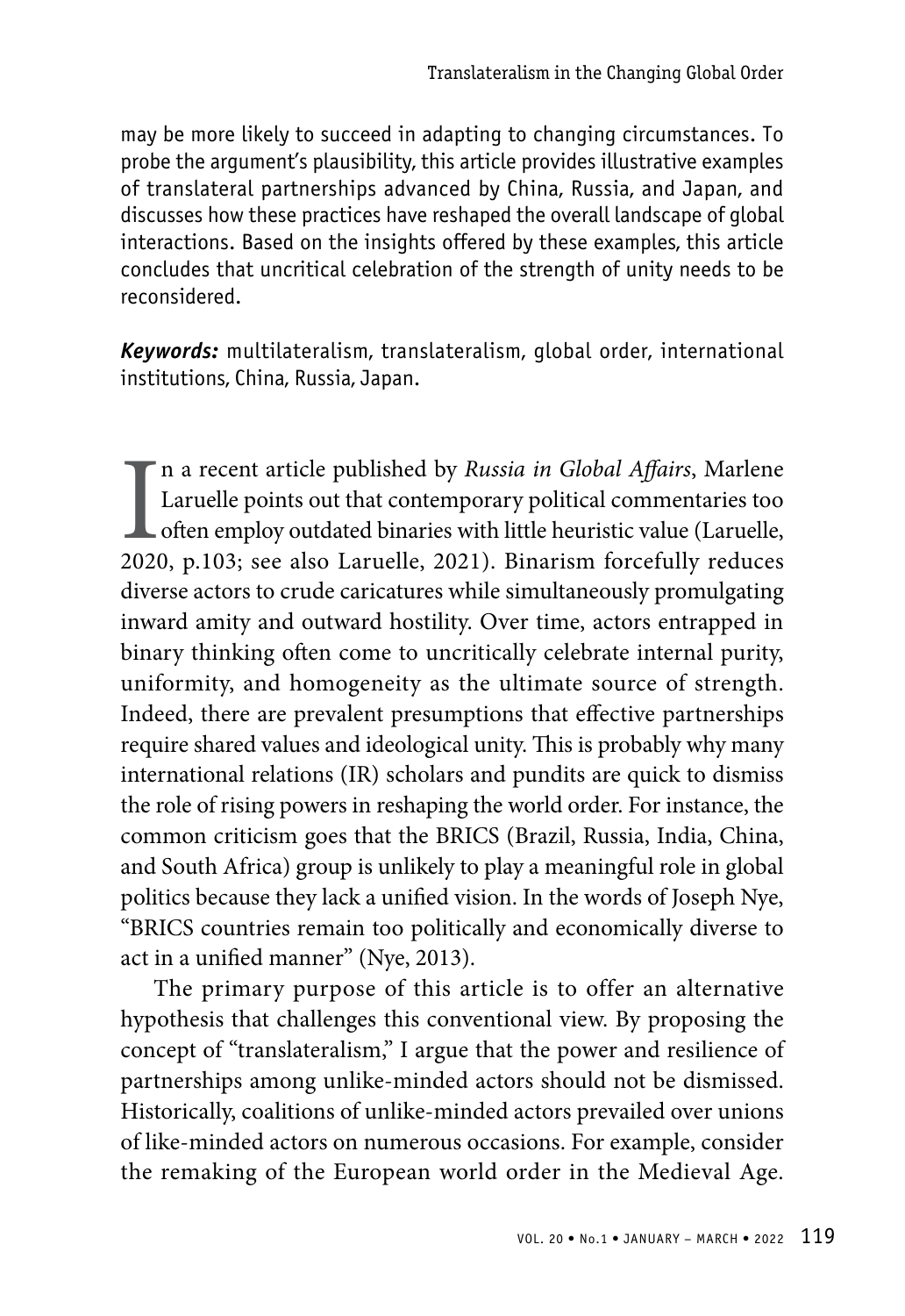Since the late 14th century, the continent suffered from the global plague pandemic (the Black Death), which was believed to have originated in China/Mongolia before spreading across the Ottoman Empire to finally devastate much of Europe. The mid-15th century then witnessed the rise of new technologies (such as Gutenberg's printing press) that radically reshaped the landscape of information dissemination. Following these multiple and intertwined sociopolitical disruptions, protestant Reformation movements emerged in 16th century Europe to challenge the singular moral authority of the Vatican (see Phillips, 2010, Chapters 3-5). Initially, medieval Catholic leaders dismissed the viability of the Protestant challenge. Unlike the Vatican (which represented a "value-based community" of Catholic normative unity with well-developed institutional structures; see Bellomo, 1995), the Protestant movements included numerous intra-confessional divisions and lacked a coherent grand vision for an alternative post-Reformation world order. In light of this, many medieval Catholic leaders questioned whether a mere marriage of convenience among disparate movements with no common vision could ever challenge the single community united under Catholicism's common values, rules, and institutions.

At the end of the day, it turned out that the absence of normative unity among Protestant movements in fact *enabled* them to effectively challenge the established Catholic order. Rather than clinging to a bloc mentality, assorted Protestant challengers skillfully harnessed workable compromises, cross-cutting alliances, and flexible partnerships with unlike-minded actors (see Owen, 2010, Chapter 4). In the Thirty Years' War (1618-1648), for instance, Protestant challengers ultimately prevailed over their Catholic opponents by soliciting support from France (a major Catholic power at the time) and even from the Ottoman Empire.

Although detailed historical investigations go beyond the scope of this article, a key macro-historical pattern appears to be that transcendence of a bloc mentality is essential to success in a world of radical uncertainty. In this article, I call such practices "translateralism" and argue that, in a similar vein, actors with translateral mindsets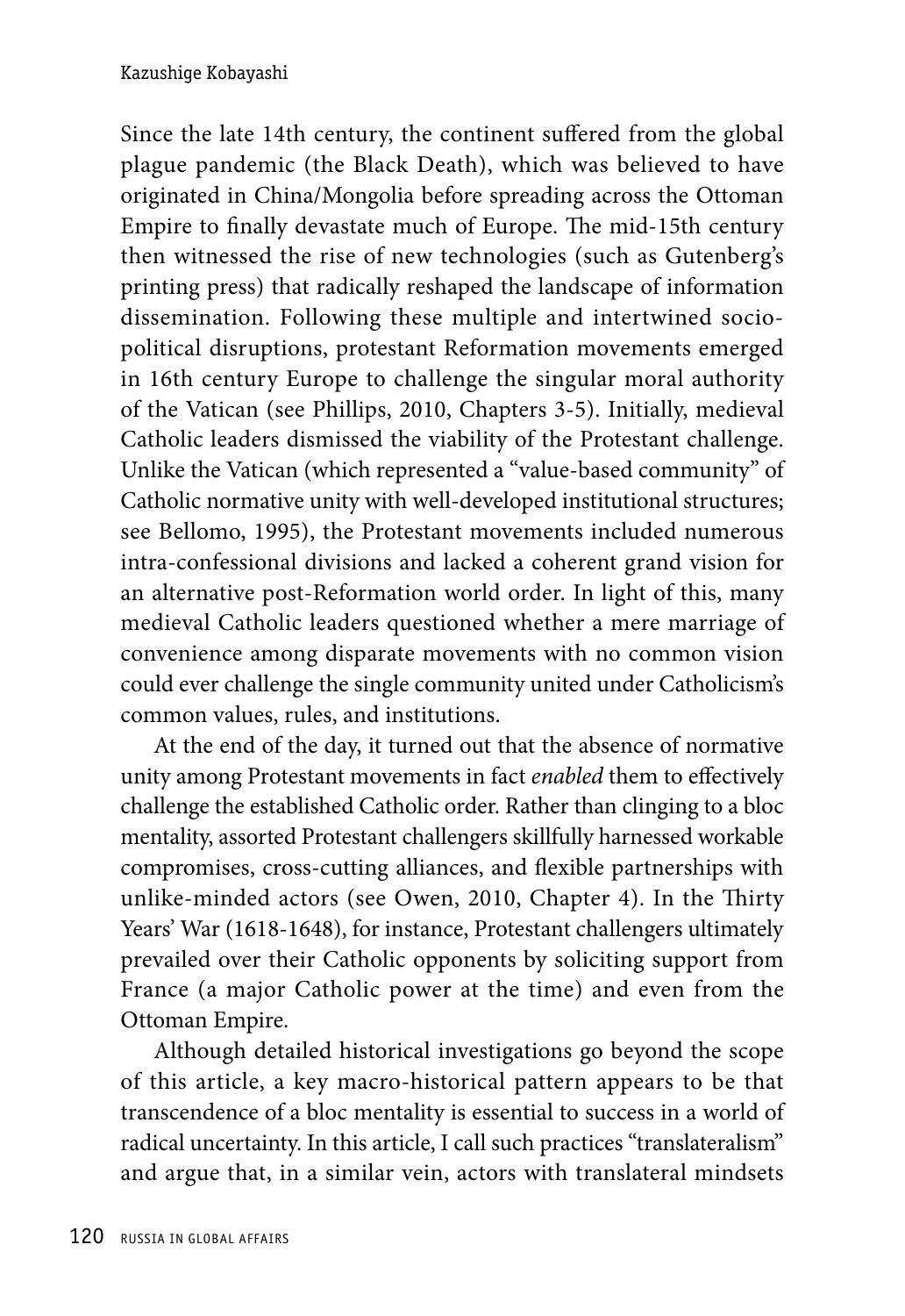are likely to play an increasingly important role in reshaping global politics. This article advances such an argument in five parts. Following this short introduction, the second section articulates the principles of translateral diplomacy, which consciously seeks to transcend debilitating bloc politics, build inclusive global partnerships with unlike-minded actors, and maximize opportunities for innovative mutual learning. The third section provides illustrative examples of translateral diplomacy with a focus on China, Russia, and Japan. The fourth section addresses the potential limitations of translateralism. The final section offers concluding remarks and suggests avenues for future research. The primary purpose of this article is to engage in a conceptual exercise intended to challenge orthodox views on the merits of ideological unity in global affairs. The examples provided in this article are selective rather than representational, but they are nonetheless useful in articulating alternative perspectives and stimulating further debate.

## **THE PRINCIPLES OF TRANSLATERALISM**

In contemporary world politics, the term 'multilateralism' is commonly understood as international cooperation involving more than three states (Ruggie, 1992). This definition, however, deviates from the term's original Latin meaning. The suffix -lateral has no association with states or nations; it is the plural of latus, translated as "side" or "front." This original Latin meaning is still prevalent in medical science. For example, ophthalmologists distinguish unilateral myopia (one-sided myopia, either in the right or left eye) from bilateral myopia (twosided myopia). In this light, multilateralism may be more accurately conceived as "multi-side-ism," where actors representing different blocs ("sides") come together to seek cooperation based on workable compromises.

Although multilateralism forms the basis of global cooperation, it still raises the divisive impression of each actor being rigidly situated on a fixed side. In contrast, translateralism is a foreign policy approach explicitly aimed at *transcending* a perilous bloc mentality by instituting inclusive, flexible, and open-ended partnerships that cut across existing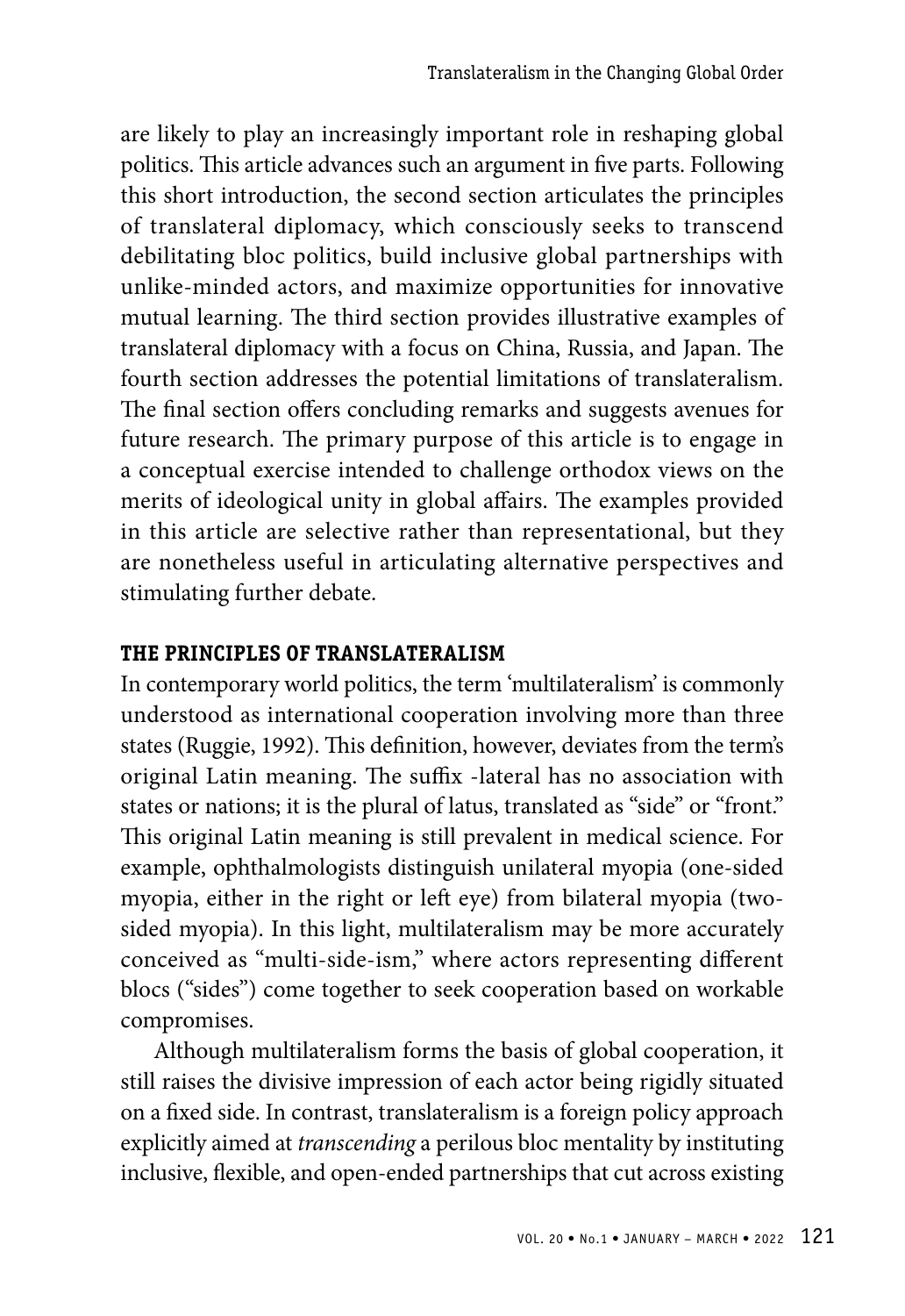international cleavages. The essence of translateralism therefore lies in the *transcendence* of binary thinking. Binaries are cognitive schemes that allow policymakers to reduce complex political realities into simplistic dichotomies. Binaries serve as a powerful manipulative tool to arouse a sense of hostile unity ("us vs them") and mobilize political support for particular foreign policy actions. In the above-mentioned case of the Thirty Years' War, the binary of Catholicism/Protestantism was mobilized by both sides to construct an imaginary theatre of "Religious War," where Catholics and Protestants were supposedly "destined" to clash with each other in the epic struggle for a universal world order (see Cavanaugh, 2009).

In our time, the prevalent discourse of democracy/autocracy similarly constructs a haunting specter of a Regime War where autocracies are "destined" to clash with democracies across the world.<sup>1</sup> Yet, like the myth of Religious War, the binary narrative of Regime War is largely a political fiction that constrains our ability to examine facts with an open mindset. Though dominant narratives tend to portray the United States as the leader of the "democratic" world bravely standing up against "autocratic" challengers such as China and Russia, such crude simplification does not withstand scholarly analysis. For example, a 2021 opinion poll commissioned by the Alliance of Democracies Foundation found that "nearly half (44%) of respondents in the 53 countries surveyed are concerned that the U.S. threatens democracy in their country; fear of Chinese influence is by contrast 38%, and fear of Russian influence is lowest at 28%" (Guardian, 2021). The prevalent binary narrative of America's inevitable "democratic" confrontation with "autocratic" China and Russia not only neglects the opinions of citizens across the world, but also deflects attention from complex global political realities.<sup>2</sup>

The purpose of translateralism is to transcend the limits of such binary thinking by recognizing that all international actors have

For example, Frederick Kempe (2020) asserts that "the global competition of democratic and authoritarian systems" is acutely destabilizing for the world order.

<sup>&</sup>lt;sup>2</sup> In recent years, a growing number of IR scholars have shown the limits of the democracy/ autocracy binary. For a critical review, see Hyde and Saunders, 2020.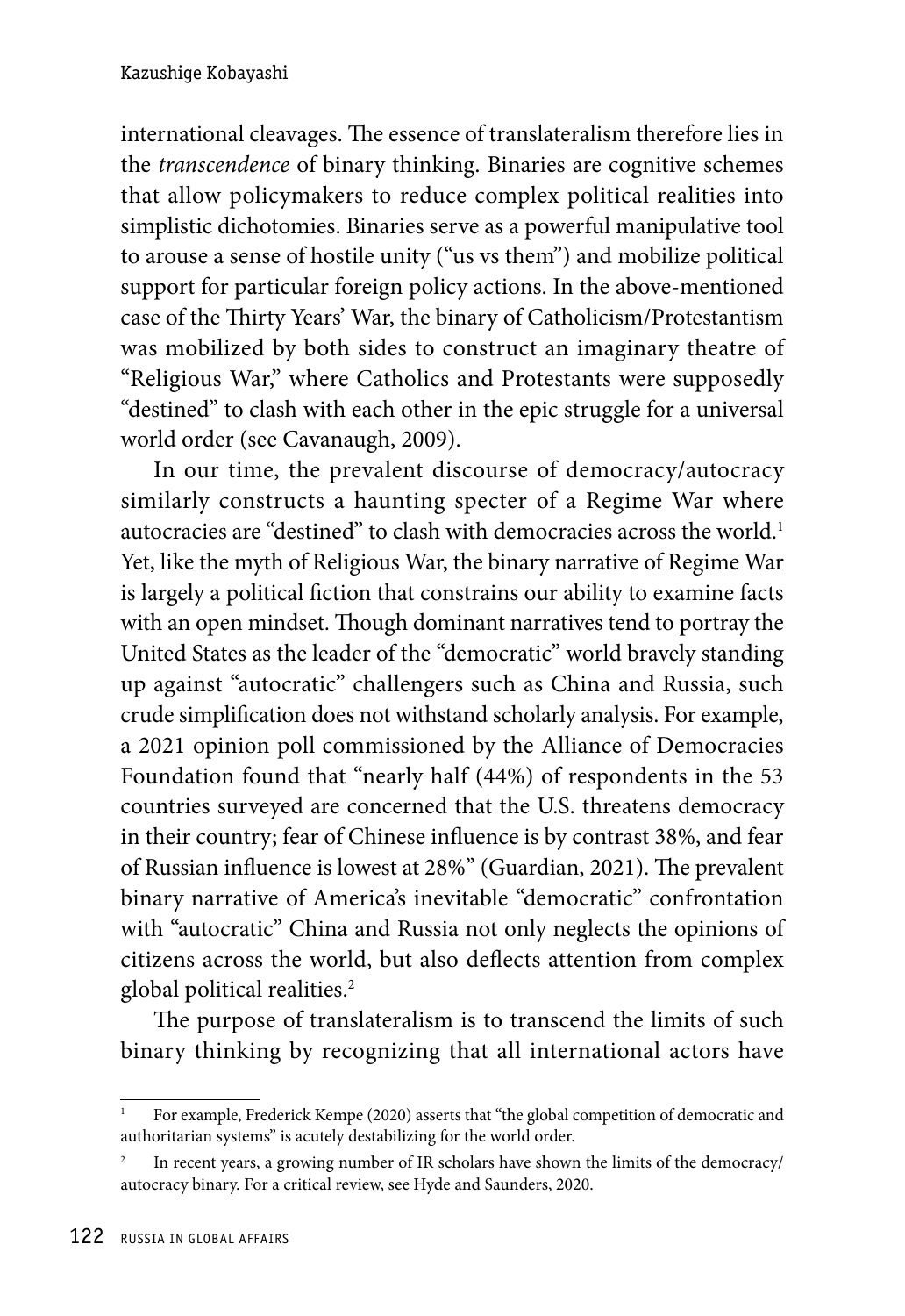multiple values and complex identities that are irreducible to divisive simplifications. Even though we may acknowledge the existence of certain binary identities (Catholic/Protestant, democratic/autocratic, and so on), translateralists consciously refuse to exploit this difference as a means to further manipulative aims.<sup>3</sup> Karl Deutsch and David Singer (1964, p. 395) once emphasized that a stable world order requires flexible relationships, cross-cutting communication networks, and an openness to work with different groups of actors, arguing that "one of the greatest threats to the stability of any impersonal social system is the shortage of alternative partners."4 In line with this insight, translateralism aims at fostering inclusive partnerships that bring together actors of different values and worldviews. Such partnerships of the unlike-minded can expose participating actors to the messy realities of global politics, compel them to get out of their diplomatic comfort-zones, and help them overcome the limitations of reductive binary thinking.

As discussed above, global history is filled with examples where flexible partnerships among unlike-minded actors decisively prevailed over value-based unions of like-minded actors. In the Second World War, the Grand Alliance of the Soviet Union, the United Kingdom (UK), France, and the U.S. lacked shared ideological values, common security policy, or a rigid institutional union, but ultimately prevailed over the totalitarian Axis. The Western liberal international order then survived and thrived throughout the Cold War while being anchored in multiple and cross-cutting partnerships.<sup>5</sup> In the 1950s,

<sup>&</sup>lt;sup>3</sup> On the international practice of "othering," see the seminal work of Neumann, 1999.

<sup>4</sup> Notwithstanding his advocacy for a multipolar world order, Karl Deutsch is also known for the concept of security community. Deutsch's research team argued that a key factor in explaining the absence of war in security communities may be common ideological values (along with many other factors such as high administrative capability, cross-cutting communication networks, high density of interactions, and so on). In this sense, unity is conducive to intra-community peace. However, in his joint article with David Singer, Deutsch also warned that, even though a united alliance may enhance intra-community security for its member states, "the establishment of such a clear-cut in-group-outgroup division can only lead to an increase in the range and intensity of any conflicts with non-alliance actors" (Deutsch and Singer, 1964, p. 397).

In this article, I use the word "West" as a colloquial shorthand to refer to dominant Anglophone global elites, though the idea of the West itself suffers from the limits of binarism. On scholarly inquiries into the concept of the West, see Henrich, 2020; Stuenkel, 2011.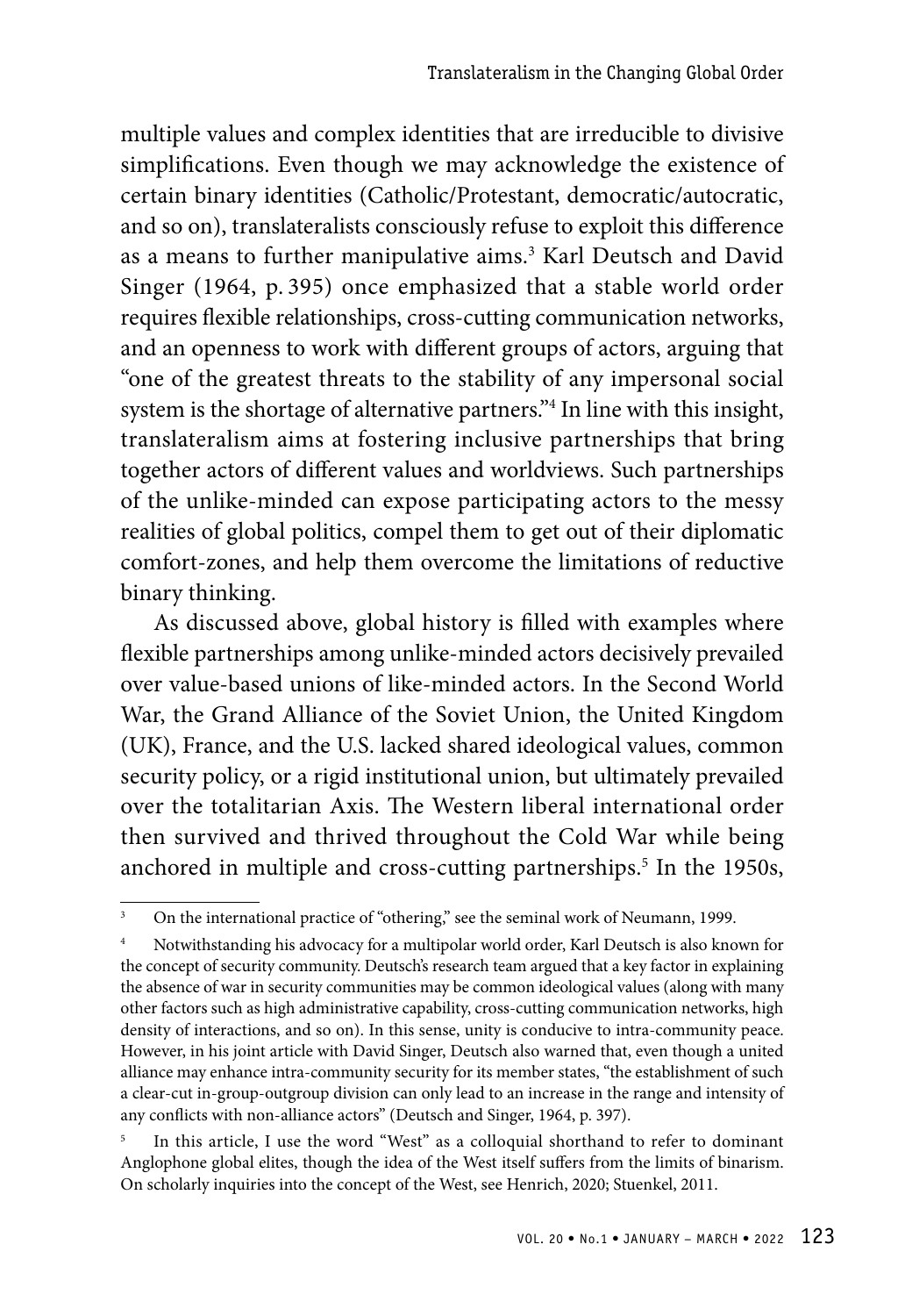the North Atlantic Treaty Organization (NATO) emerged as a hybrid alliance embracing a diverse array of unlike-minded states; it included liberal democracies (e.g., Canada), Christian democracies (e.g., West Germany), imperial powers subjugating overseas colonies and subjects (e.g., the UK, France, Belgium, and the Netherlands), and military dictatorships (e.g., Portugal and Greece), while being heavily reliant on the military supremacy of segregationist America (see Hellmann et al., 2017). From the beginning, the hybrid Atlantic alliance was marred with perpetual internal clashes. In the wake of the 1956 Suez crisis, the U.S. stood with Egypt against the UK and France and even threatened to sanction the imperial European powers. In 1966, de Gaulle's France abruptly withdrew from NATO's military organization and NATO headquarters had to be forcibly relocated from Paris to Brussels. In the meantime, France advanced an explicit anti-hegemonic foreign policy, going so far as providing military assistance to Nicaragua's Sandinistas (Boniface, 2021). In 1974, NATO allies Greece and Turkey militarily clashed with each other, causing the estimated death of nearly 10,000 citizens and soldiers.

In light of NATO's perpetual internal conflicts, Soviet officials frequently ridiculed the Atlantic alliance as a mere marriage of convenience among disparate actors lacking a common vision; in contrast, the Warsaw Pact was portrayed as a "value-based" alliance united by common communist principles, institutions, and political regimes. From the viewpoint of Atlantic leaders, however, lack of unity was not seen as a liability but rather as a core strength of the liberal order, in which diverse partners could freely and openly disagree with each other in search of workable compromises to immediate policy challenges. In the midst of the Cuban Missile Crisis, for instance, U.S. Ambassador to the United Nations Adlai Stevenson remarked in the emergency UN Security Council (UNSC) meeting that:

"Against the idea of diversity, Communism asserts the idea of uniformity; against freedom, inevitability; against choice, compulsion; against democracy, dogma; against independence, ideology; against tolerance, conformity. Its faith is that the iron laws of history will require every nation to traverse the same predestined path to the same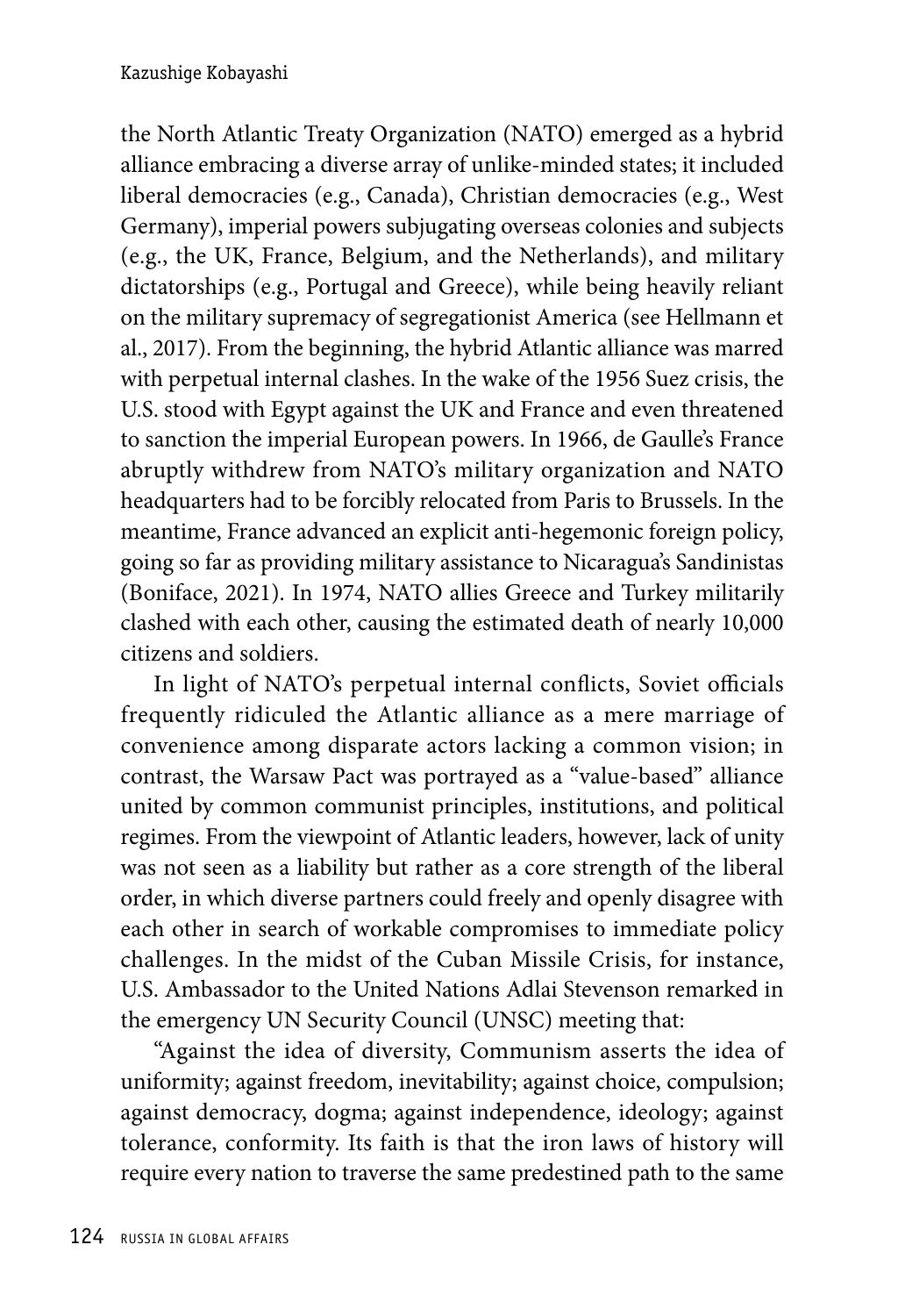predestined conclusion. Given this faith in a monolithic world, the very existence of diversity is a threat to the Communist future. I do not assert that Communism must always remain a messianic faith. Like other fanaticisms of the past, it may in time lose its sense of infallibility and accept the diversity of human destiny" (quoted in Jones, 1972, p. 85).

At the end of the day, NATO's hybrid alliance prevailed over the "value-based" Warsaw Pact, in part because the Soviet obsession with compulsive ideological unity constrained its ability to broaden its global partnerships. For instance, Mark Haas shows that the Soviet Union's inability and unwillingness to tolerate different forms of communism played a critical role in the degeneration of the Sino-Soviet alliance into a relationship of mutual enmity in the 1960s (see Haas, 2005, Chapter 5). In contrast, ideological flexibility enabled Western powers above all the U.S.—to engage with Mao's China in the 1970s, allowing the capitalist camp to gain a decisive geopolitical advantage over the Soviet Union. My argument here is not that the unlike-mindedness of NATO members "caused" its overall effectiveness; however, it is worth noting that the ability and willingness to openly engage with actors of diverse normative orientations played an important role in extending Western influence across the world during the Cold War.

One may argue that the ideological flexibility of the Western camp was largely a by-product of the bipolar structural pressure of the Cold War era. Confronted by the formidable Soviet threat, Western nations could not afford to prioritize in the defense of their core normative values. Though bipolarity certainly played a role in promoting ideological flexibility in the Western camp, structural pressures alone cannot explain the variation of translateral practices during the Cold War. Indeed, the Soviet Union also faced the same structural pressure, but it generally refrained from openly aligning itself with unlikeminded partners abroad, even when such moves could be strategically advantageous. Instead, the Soviet Union tended to push for a stricter adherence to shared communist values among its partners, assuming the role of chief disciplinarian. The Soviet obsession with unity, homogeneity, and uniformity often resulted in the alienation of foreign communist co-ideologues (e.g., Mao's China and Tito's Yugoslavia). At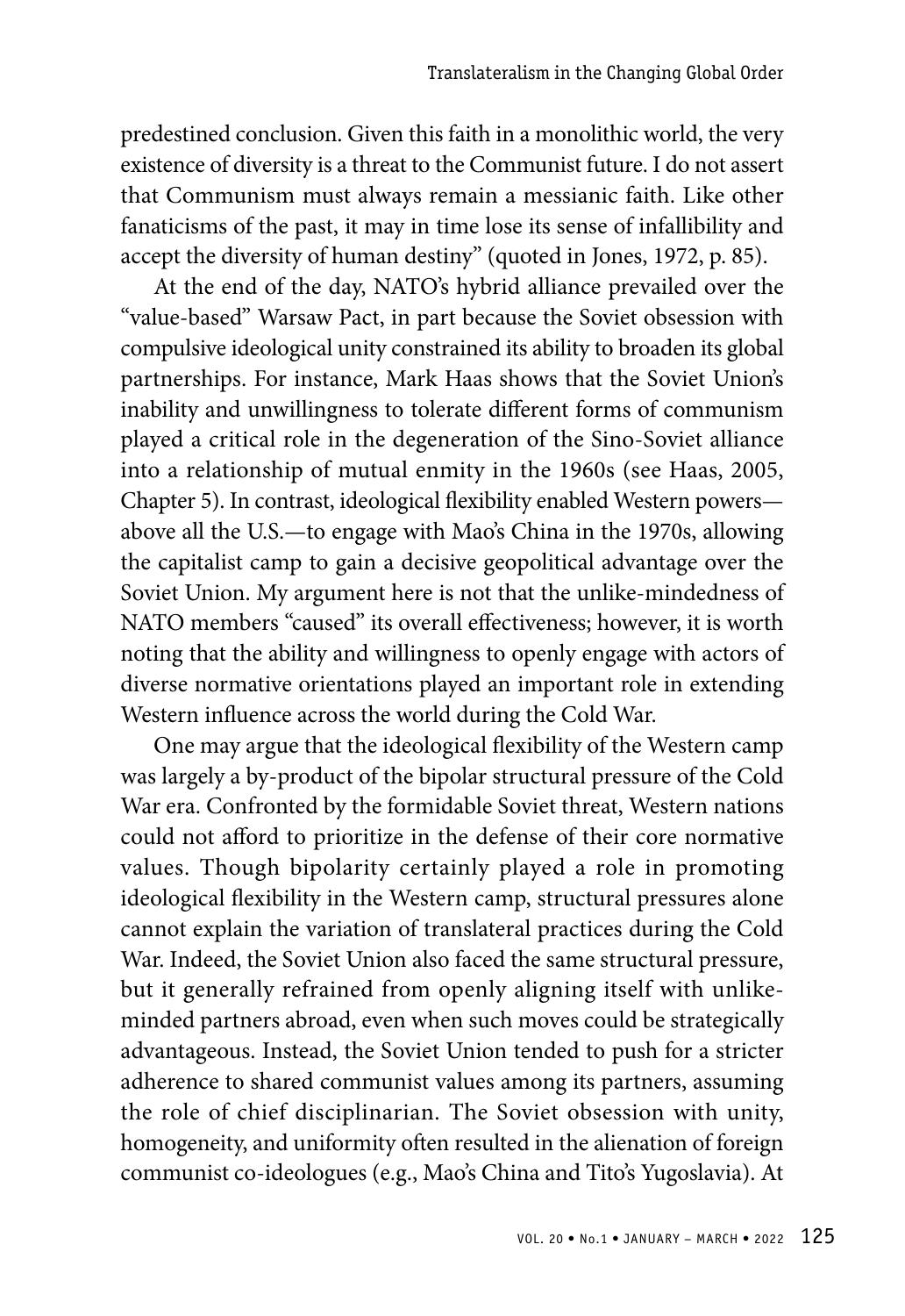a glance, the Soviet case seemingly suggests that it was the ideology of communism that constrained the Soviet Union's ability to engage with unlike-minded partners abroad. However, the fact that communist China was able and willing to engage with capitalist America in the 1970s strongly indicates that translateralism is neither a by-product of external structure pressure nor an inherent property of particular ideologies; rather, it appears to be a conscious policy choice.

Although this article cannot further explore this claim due to space limitations, the insights from the historical examples discussed above suggest that open-minded actors able to harness the widest possible networks of diverse partners may be more likely to succeed in navigating a turbulent world and adapting to changing circumstances. Of course, this is not to state that all translateral coalitions are performatively and normatively "superior" to unilateral unions. Cooperative arrangements in global politics are made for a variety of purposes under divergent conditions, and hence sweeping generalizations need to be carefully avoided. At the very least, however, the insights offered by this article point to the need to go beyond orthodox views on the merits of ideological unity and to rethink the complex dynamics of global partnerships from an alternative viewpoint. The remainder of this article provides illustrative examples of translateral foreign policy advanced by China, Russia, and Japan, and discusses how the practice of translateralism has enabled these nations to extend the horizon of their global influence in an increasingly polarizing world.

## **PRACTICES OF TRANSLATERAL DIPLOMACY**

## **China's Translateralism**

In popular discourse, China is colloquially framed as the leader of the "autocratic" world that allegedly menaces its neighboring democracies (Myers, 2021). Like many parochial binary narratives, this discourse is neither historically accurate nor factually compelling (see also Suzuki, 2009). In many ways, what has enabled China to rise to the position of a potential global superpower today is not the pursuit of ideological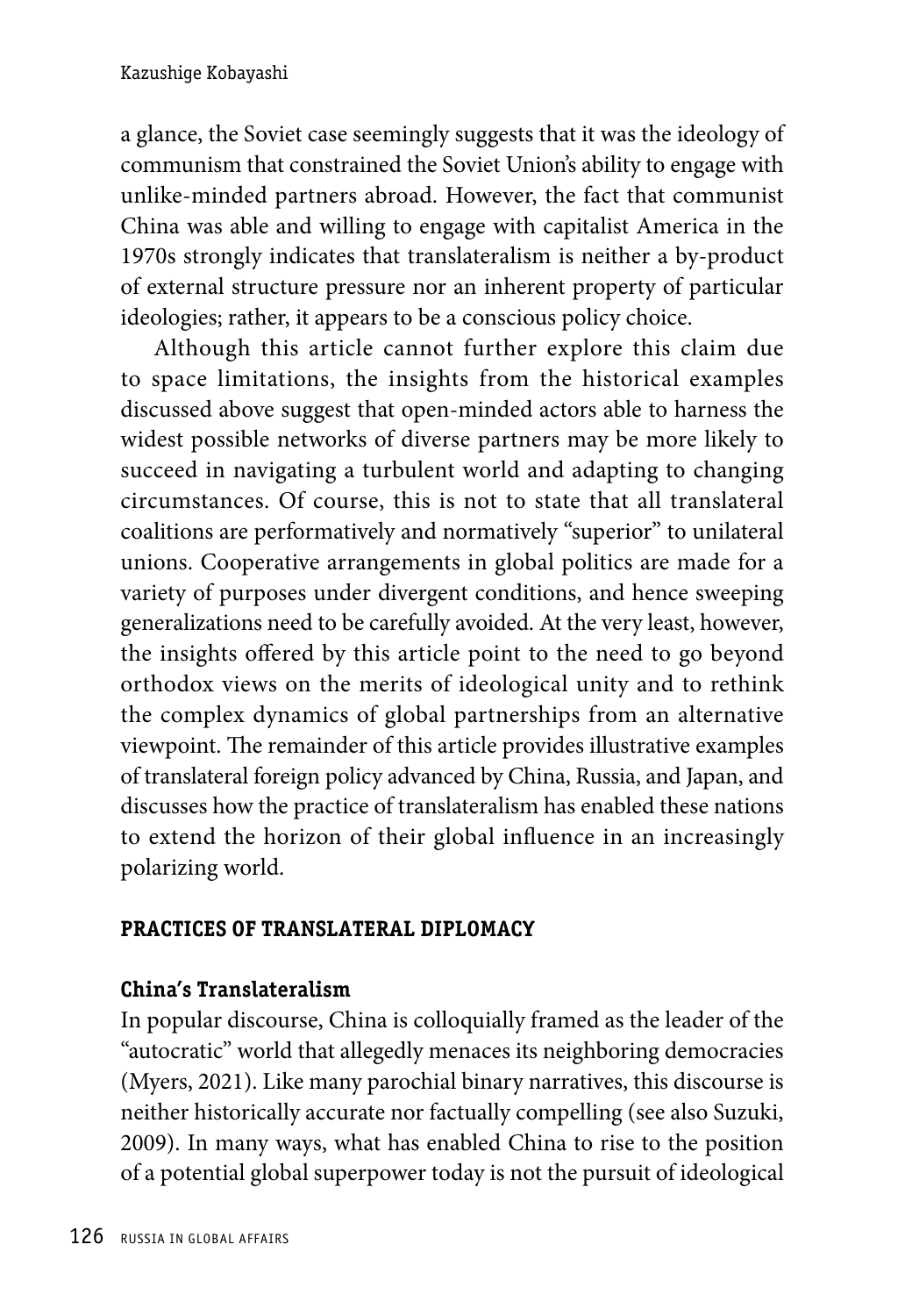unity, but instead the principled advancement of translateral diplomacy with a spirit of mutual learning and open experimentation.

In many ways, China's successful rise is (at least partially) rooted in the transcendence of unilateral (one-sided) solidarity. During the Cold War, China refused to advance value-based unity with the communist Soviet Union, instead opting for translateral diplomacy by seeking a wider network of international engagements. In transcending the communist/capitalist binary, China struck a historic diplomatic deal with the United States in 1971 and successfully took the permanent UNSC seat from Taiwan in the same year. Since the late 1970s, China also initiated hybrid market reforms and proactively learned the best practices of the Western business world. Rather than staying trapped in the parochial binary of democracy/autocracy, Beijing has expanded its partnerships with all states, *regardless of* race, religion, civilization, and regime type. Contrary to the popular narrative of China's solidarity with autocratic regimes, research shows that Beijing developed constructive partnerships with almost all Latin American democracies (Dreher and Fuchs, 2015). In Africa, South Africa emerged as China's major diplomatic partner within and beyond the BRICS community.

Over the last decade, China has also strengthened its footprint in Europe. In so doing, China's strategy is not to form a coalition of like-minded nations, but instead to build a cross-cutting platform that brings together partners of diverse values and interests. For example, in 2012, China launched a forum entitled "Cooperation between China and Central and Eastern European Countries" and subsequently deepened its partnerships with European democracies and democratizing states. Perhaps Ukraine is the most interesting case in this regard.<sup>6</sup> Contrary to the conventional binary narrative of China allegedly seeking to undermine democracies across the world, Ukraine's (partial) democratization since 2014 has provided Beijing with growing opportunities for engagement. In 2019, China surpassed Russia and Poland to become Ukraine's single largest bilateral trading partner, with forthcoming plans to invest in Ukraine's basic infrastructure, seaports,

As of December 20, 2021, Ukraine was not an official participant of the Forum, but Kiev had nonetheless dramatically deepened its bilateral relationship with China since the early 2010s.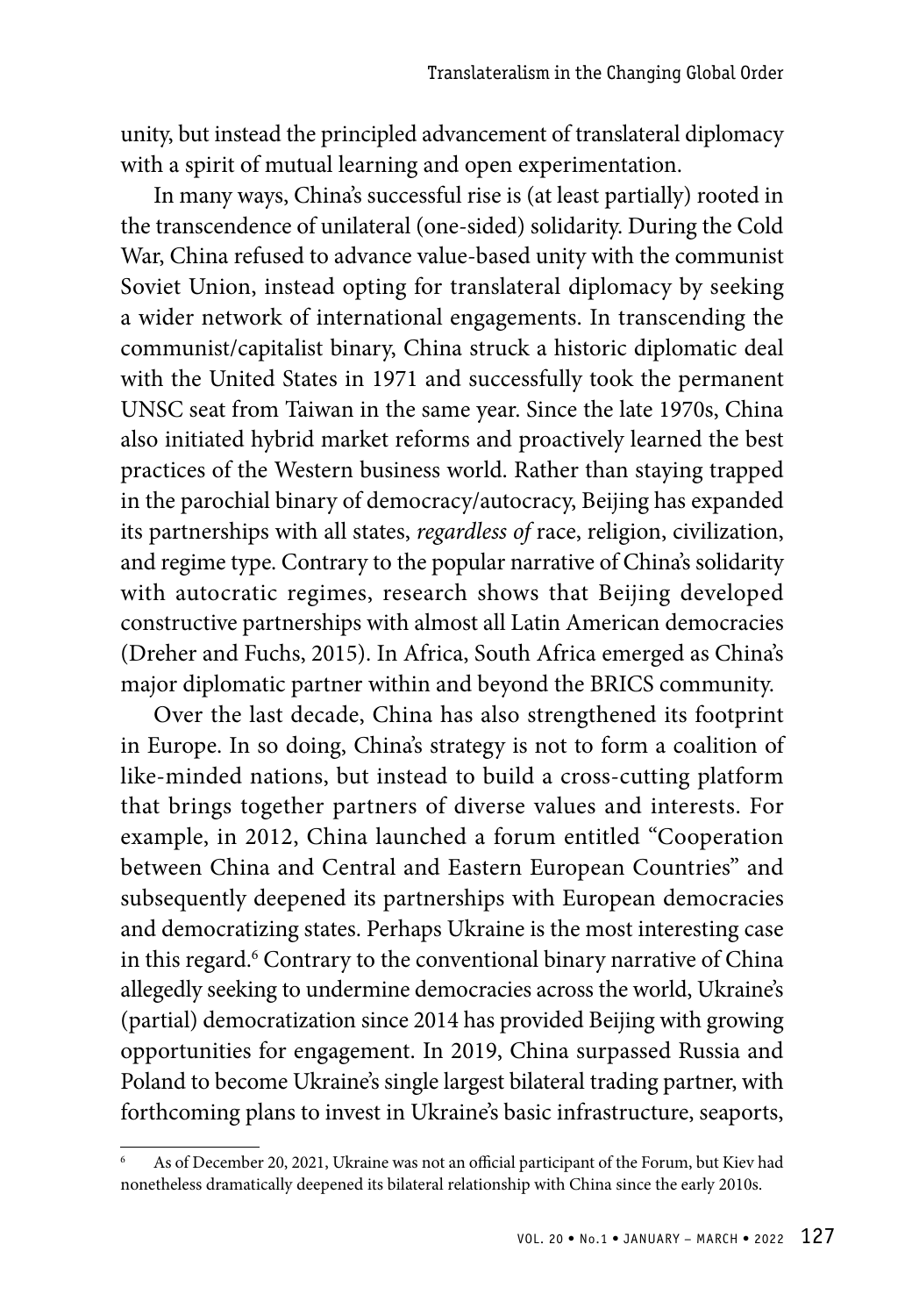agriculture, IT sector, and transport (Weir, 2019). Ukraine inaugurated the Belt and Road Trade and Investment Promotion Center in Kiev and even officially designated the year 2019 as The Year of China. Ukraine also emerged as a major arms exporter to China: between 2000 and 2018, China was Ukraine's single most important destination for arms exports (see Fig. 1 below).





In 2021, China's engagement with Eastern Europe faced significant setbacks, as Lithuania and the Czech Republic turned away from Beijing and began to seek closer ties with Taiwan. Though we should avoid exaggerating the effectiveness of China's global engagement (which remains uncertain at the moment), the fact that communist China managed to establish a functional policy forum with Eastern European nations is an unusual achievement, given the region's persistent anti-communist inclinations.

In a similar vein, translateralism forms the basis of China's evolving relationship with India. Although China and India are engaged in a protracted border conflict (and other bilateral disputes), the two nations have also pursued closer interactions through translateral platforms such as the BRICS group, the Shanghai Cooperation Organization,

*Source:* Figure adapted from Nikkei Asian Review (2019), Original Data from SIPRI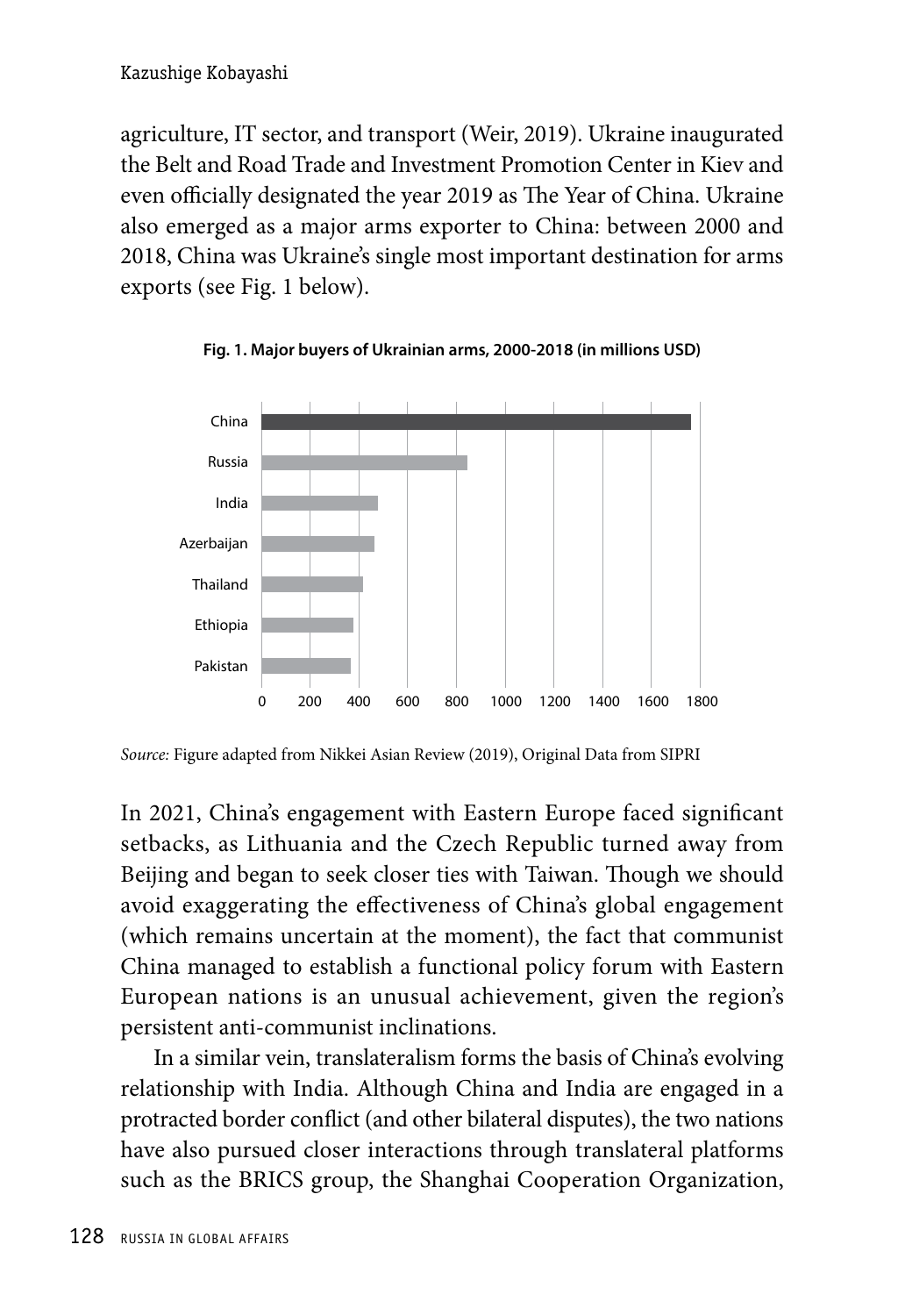and the Asian Infrastructure Investment Bank (AIIB).7 When it comes to the rise of the Quadrilateral Security Dialogue (Quad) among India, Japan, Australia, and the United States, certain Western leaders have attempted to portray the new security arrangement as a "democratic" coalition against "autocratic" powers in the Indo-Pacific. Yet, both Beijing and New Delhi have consistently criticized this binary thinking as an obstacle to the pursuit of an inclusive global order (see Jiji Tsushin, 2021). For example, although Indian Foreign Minister Subrahmanyam Jaishankar acknowledged the strategic challenge posed by China's rise, he also stressed that: "…when it comes to China, first of all, it's unrealistic in the world to only sort of do business with people who think similar to you. That doesn't work in the marketplace, it doesn't work on the street, it doesn't work in global affairs" (CFR, 2019). Despite the outstanding bilateral disputes, such a translateralist worldview has served as a crucial stabilizing force in the deepening interactions between China and India in global politics.<sup>8</sup>

In the Asia-Pacific, China's translateral diplomacy has also led to a more institutionalized form of global cooperation, exemplified by the establishment of the AIIB in 2016. Rather than advancing an exclusive institution of like-minded regimes, the AIIB welcomed a diverse array of global members, including major Western powers such as the UK, France, and Germany. Even though Beijing retains prominent influence over the new bank, the AIIB actively recruits European and Japanese officials and seeks to learn from the best practices of international public policy. Such efforts are documented in the current composition of its governing structure (see AIIB, 2021), where many European nationals serve in the bank's leadership positions. Since its inception (and even before that), the AIIB has also signed multiple memoranda of understanding with the U.S.-led World Bank, resulting in joint projects and various knowledge exchange partnerships (see World

Among possible translateral values, I did not include the value of non-interference because translateral partnerships do not necessarily preclude the practice of mutual criticism, as the case of Sino-Indian relations demonstrates.

It should be also noted that, rather than demanding Russia pick a side in the Indian-Chinese conflict, both Beijing and New Delhi have skillfully leveraged their close relationships with Moscow as a channel of communication (see Roy, 2020).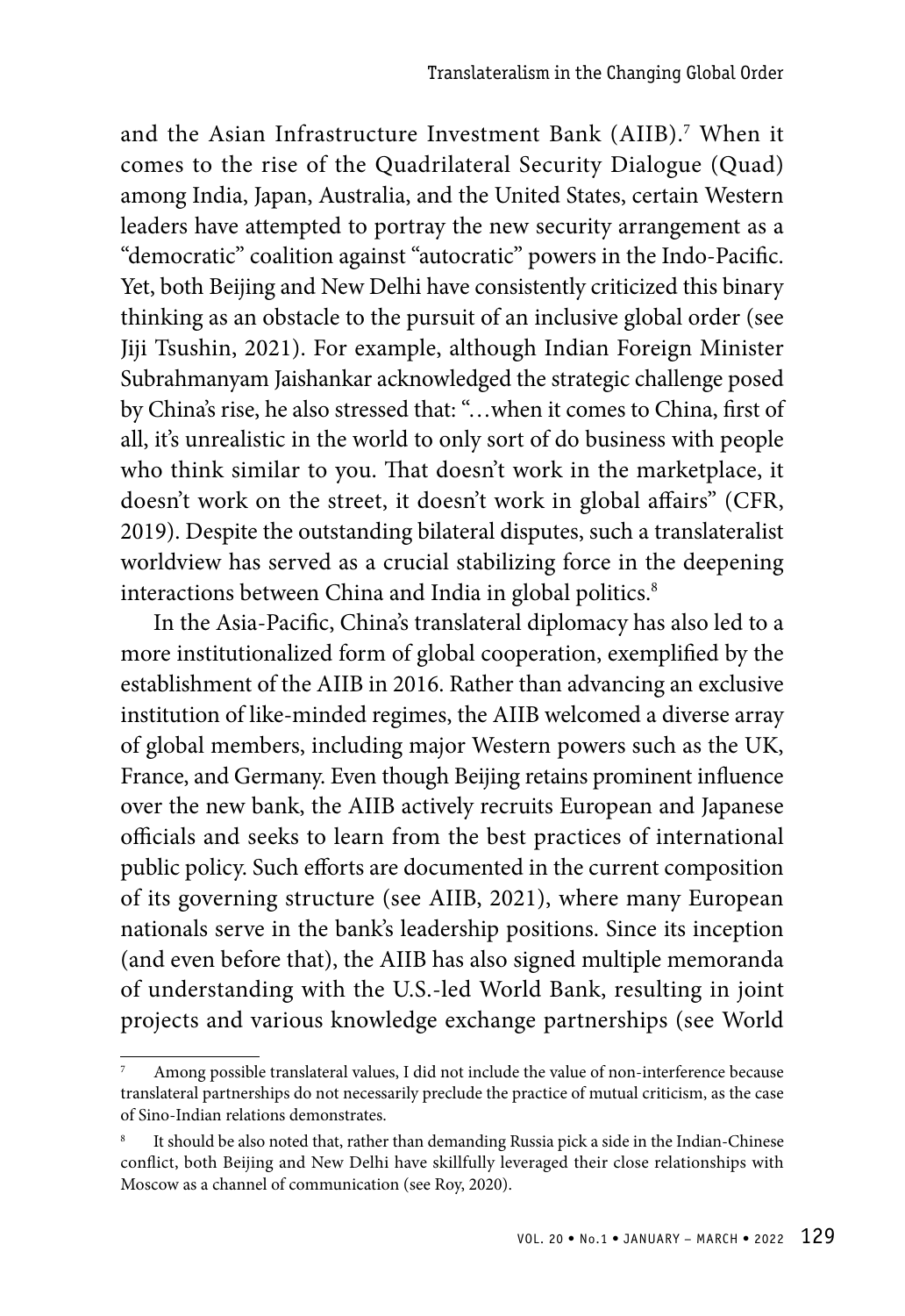Bank, 2017). IR scholars continue to debate the actual impact of the AIIB on global development finance and beyond (see, for example, Ikenberry and Lim, 2017). Although a systematic comparative analysis of China's translateral diplomatic practices goes beyond the scope of this article, the case of the AIIB and other illustrative examples presented above strongly suggest that China's rise has been driven in part by its ability to think beyond binaries and to grow as a proactive global transformer committed to learning (or copying) best practices from anybody, anywhere. As discussed in the previous section, such a transcendent mindset can be crucial in uncertain times when our ability to experiment, adapt, and evolve is being constantly tested.

## **Russia's Translateralism**

Some Western narratives frame Russia as an "autocratic" world power relentlessly seeking to attack its neighboring democracies. In the words of Larry Diamond, "Vladimir Putin is making the world safe for autocracy" and hence "democracy is his enemy" (Diamond, 2019). Yet others contend that such claims lack a sound scientific basis (see Way, 2015). As Marlene Laruelle enlightens: "One has to point out the irony that the portrayal of Russia as a totalitarian enemy of the West is being driven in part by the governments of Poland and the Baltic states, which are far more ethno-nationalist than Putin's regime. Moreover, the U.S. has been supporting far more authoritarian regimes than Russia—Saudi Arabia or Sisi's Egypt, for instance—without casting them in essentialist terms as foes of the West" (Laruelle, 2020, p. 115).

More importantly, what is neglected here is the fact that Russia's growing global influence in Eurasia and beyond is deeply amplified by its translateral partnerships with major "democratic" powers across the world, including those sharing borders with Russia.

Take, for example, the case of Russian-Indian relations. Over the last decades, Russia has developed resilient military and economic partnerships with India, often dubbed the "world's largest democracy." In the words of Anuradha Chenoy, "Indo-Russian bilateral relations are embedded in a history of trust, mutual compatibility and interest that have few parallels" (Chenoy, 2008). Gulshan Sachdeva, Jean Monnet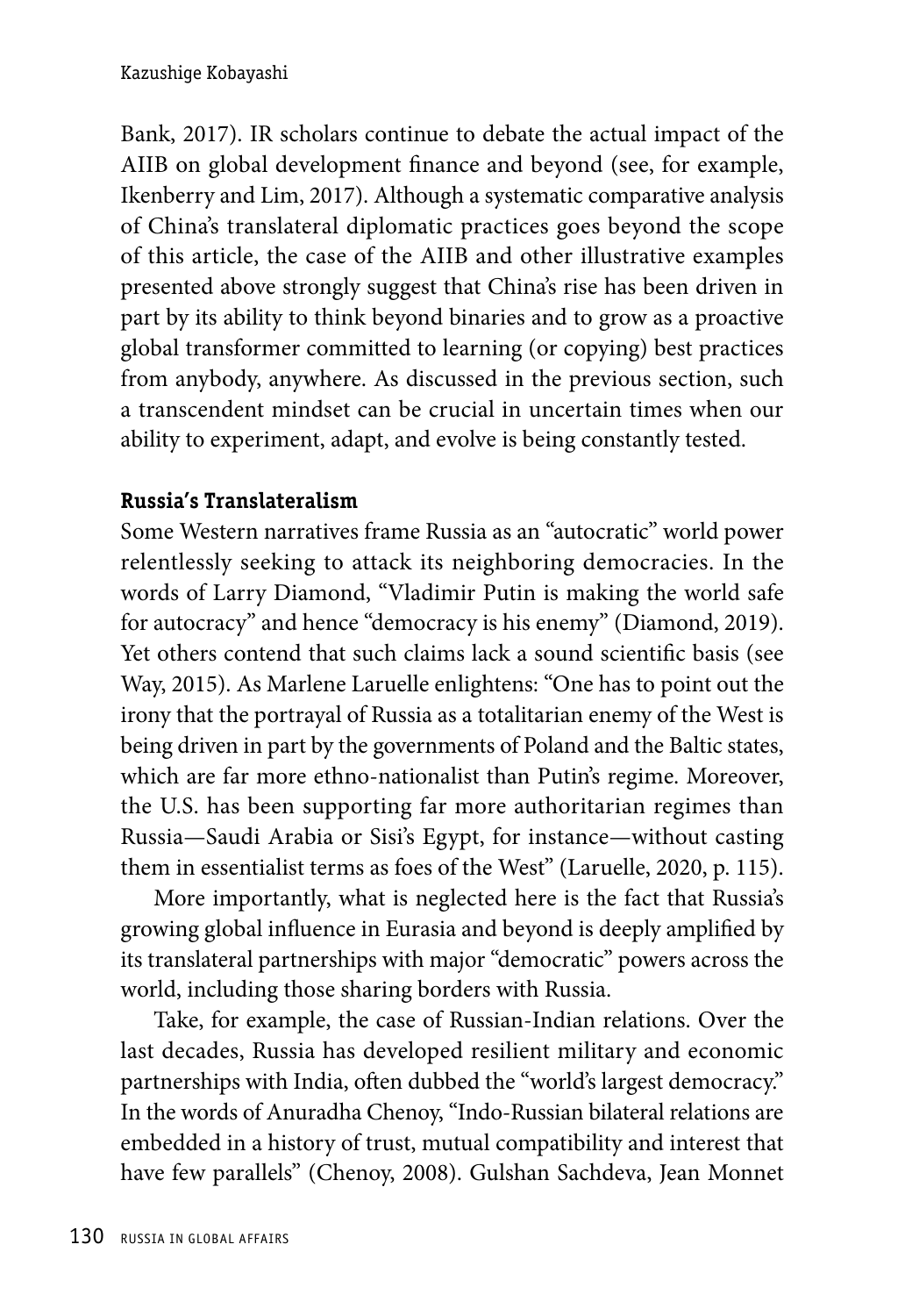Chair and Director of the Europe Area Studies Programs at Jawaharlal Nehru University, also emphasizes that "at the broadest level, the Indian elite believes that a strong Russia is important for maintaining a desired international equilibrium, both supporting the idea of multi-polarity and a rule-based international system, within which India can continue its rise" (Sachdeva, 2011, p. 221). As Alexei Kupriyanov and Alexander Korolev emphasize, "Russia and India are unique in that no other pair of countries of comparable weight can boast such strong historical and political ties and a total lack of conflicts in the past and foreseeable future" (Kupriyanov and Korolev, 2019, p. 11). In recent years, India has further strengthened its ties with Russia and it has become the largest buyer of Russian military hardware (Moscow Times, 2019).

The case of Russian-Indian relations is consistent with a broader pattern of Russia's translateral engagement. Since 2014, India, Japan, and South Korea—the most populous and economically powerful democracies in Russia's neighborhood—have continuously deepened their ties with Moscow and helped Russian citizens withstand the pressure of Western sanctions. As discussed above, India strengthened its military and economic partnership with Russia in recent years, while Japan launched an eight-point cooperation plan to make Russia "a great power of high-quality life" (see below for more details). In the meantime, South Korea established a visa-free regime with Russia in 2014, refused to join the anti-Russian sanctions, and launched the New Northern Policy in 2017 to further upgrade its bilateral relationship with Russia. These developments cast serious doubt on the binary narrative that Russia seeks to threaten "democracies" in its neighborhood. On the contrary, Russia's ability to survive and thrive under dire conditions of Western sanctions appears to be bolstered by its growing networks of translateral partners in its neighborhood and beyond.

In the global arena, an important vehicle for Russia's translateral diplomacy is the BRICS group, which embodies the spirit of translateral pluralism by encompassing diverse races, religions, civilizations, and political systems in states across Latin America, Central Eurasia, South Asia, East Asia, and Africa. To be sure, the BRICS group has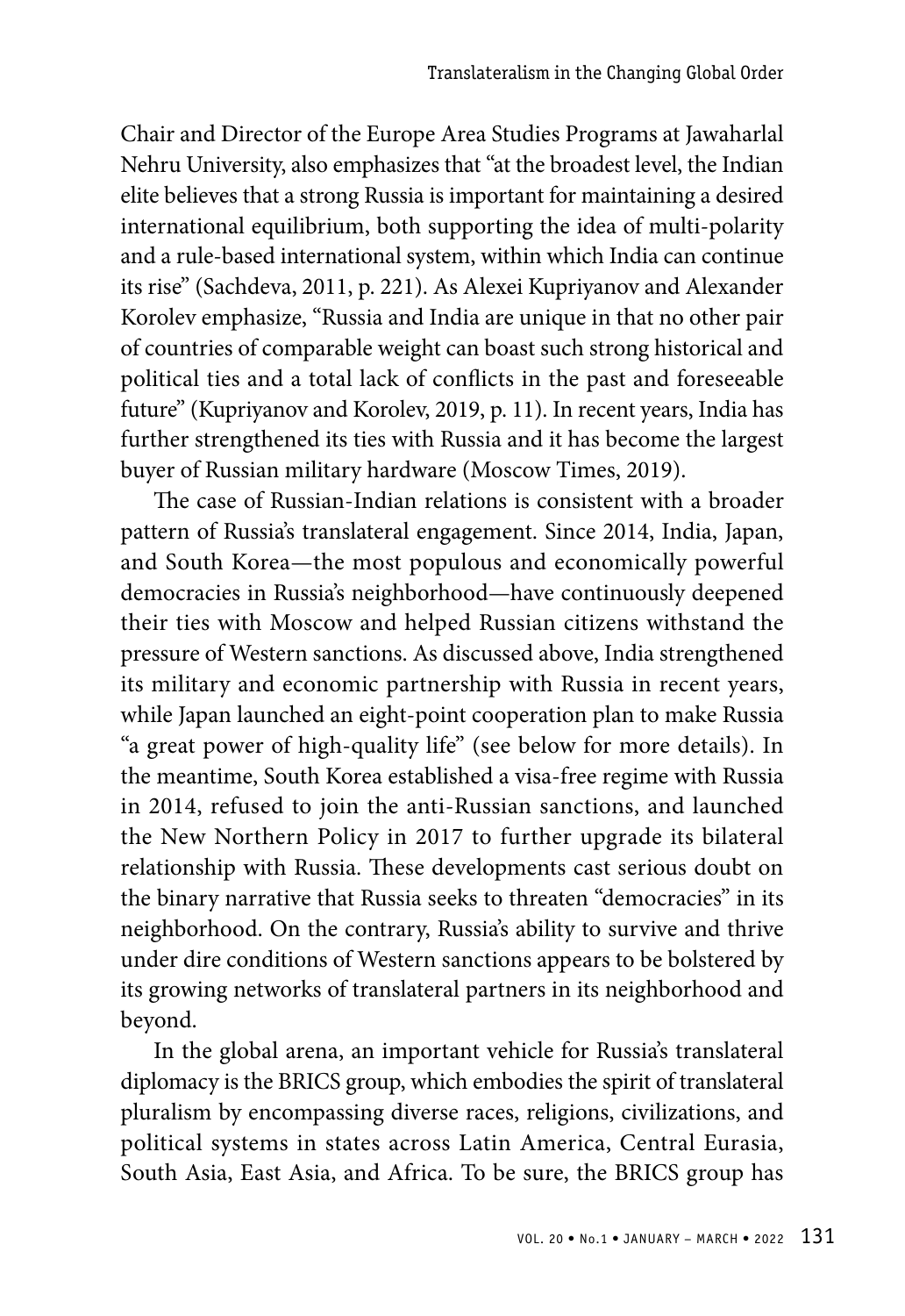been criticized for its symbolic gestures and sluggish development (see Miller, 2021). Yet the translateral coalition has remained resilient against the internal political changes in its member states. In Brazil, India, and South Africa, political transitions (the change of ruling parties after elections) have not disrupted their engagement with the BRICS group. Surprisingly, the coalition has remained largely immune to relational disturbances among its members, including the deterioration of Sino-Brazilian relations in 2020 and the border clashes between China and India. This endurance is no small achievement, given the exceptional diversity embraced by the coalition. When it comes to the question of maintaining global order, Brazil, India, and South Africa—major "democratic" powers within the BRICS group consistently stood with Russia to oppose Western interventionism (see Abdenur, 2016).

In many ways, Russia's lack of a rigidly uniform ideology appears to have enabled it to develop cross-cutting partnerships with diverse actors across the world. Moscow has deepened its relationship with communist one-party states such as China and Vietnam, but it has also successfully solicited support from more liberal-minded states such as South Africa, Brazil, and other Latin American democracies. From a binary viewpoint, this may appear to be a lack of "consistency" or pure strategic opportunism. But Russia's (apparently) growing global influence (see Stoner, 2021) is seemingly driven by a flexible engagement strategy that does not seek to impose its own ideological values on others, unlike its Soviet precursor. To be sure, this does not mean that translateralism always guarantees diplomatic success for Russia, but it has certainly enhanced the overall resilience of Russian foreign policy by widening the horizon of its diplomatic engagement across the world. Indeed, Russia has steadily expanded cooperation with U.S. allies in recent years, including Turkey, Saudi Arabia, Iraq, Afghanistan, Hungary, and the Philippines.<sup>9</sup> At the very least, the prevalence of translateral practices in Russian foreign policy challenges the above-mentioned Western narrative that Moscow is expanding its global influence by supporting its "autocratic" partners across the world.

The author thanks an anonymous reviewer for highlighting this point.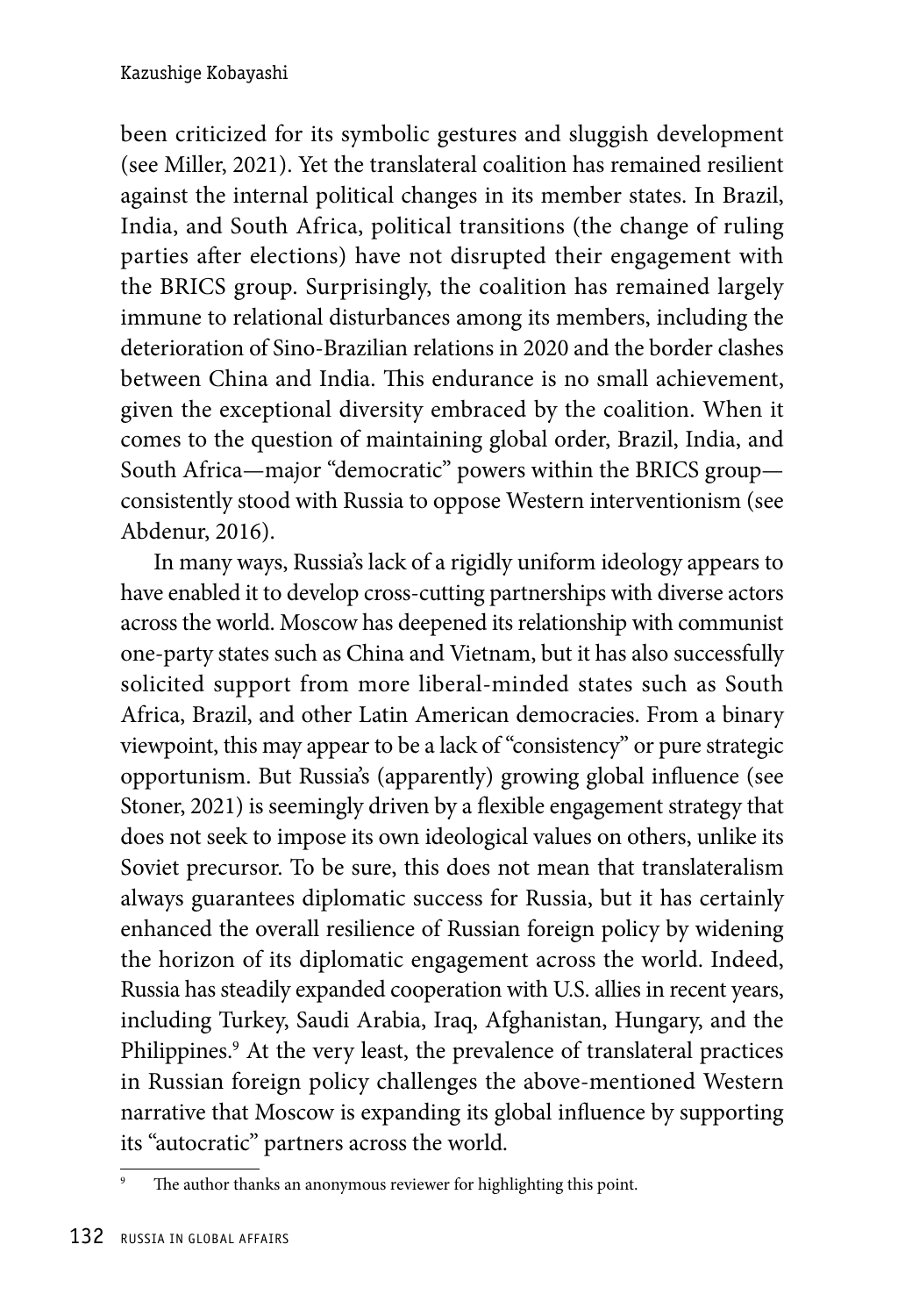## **Japan's Translateralism**

The illustrative cases of China and Russia may give the impression that translateralism is an anti-hegemonic strategy intended to challenge unipolar dominance. Though this could well be the case, contemporary Japanese foreign policy demonstrates that translateral diplomacy can also work for allies of hegemonic powers. While Japan's foreign relations remain deeply anchored in Japan-U.S. bilateral security cooperation, Tokyo has also developed constructive relationships with a diverse array of partners, including those with "anti-Western" inclinations such as Myanmar, Iran, and Sudan. In many ways, Japan's miraculous rise after 1945 was driven by its ability to synthesize multiple (and often contradictory) values and identities with an open mindset (see also Hagström, 2015). Japan is simultaneously modern and traditional, democratic and authoritarian, Western and non-Western, Asian and non-Asian, and much more. Such a repertoire of non-binary state identities has enabled Japanese policymakers to advance cross-cutting partnerships and to position Japan as a bridge between contending arrangements of international cooperation in global politics.

Over the last decade, Japan's translateralism has significantly reshaped the overall landscape of global connectivity. When Western Europe was rocked by the Brexit division after 2016, Japan seized this timely opportunity to swiftly negotiate new trade deals with both the European Union (the Japan-EU Economic Partnership Agreement signed in 2018) and the UK (the Japan-UK Free Trade Agreement signed in 2020). In November 2019, former NATO Secretary-General Anders Rasmussen proclaimed that the Japan-EU Economic Partnership Agreement constituted a cornerstone of "a Euro-Japanese Alliance of Hope" and that "democracies should stand together in the fight against autocracy" (Rasmussen, 2019). In November 2020, merely a year after Rasmussen's proclamation, Japan joined the Regional Comprehensive Economic Partnership (RECEP) led by China and the Association of Southeast Asian Nations (ASEAN), demonstrating that the divisive binary logic of "democracy vs autocracy" finds little resonance in Japanese foreign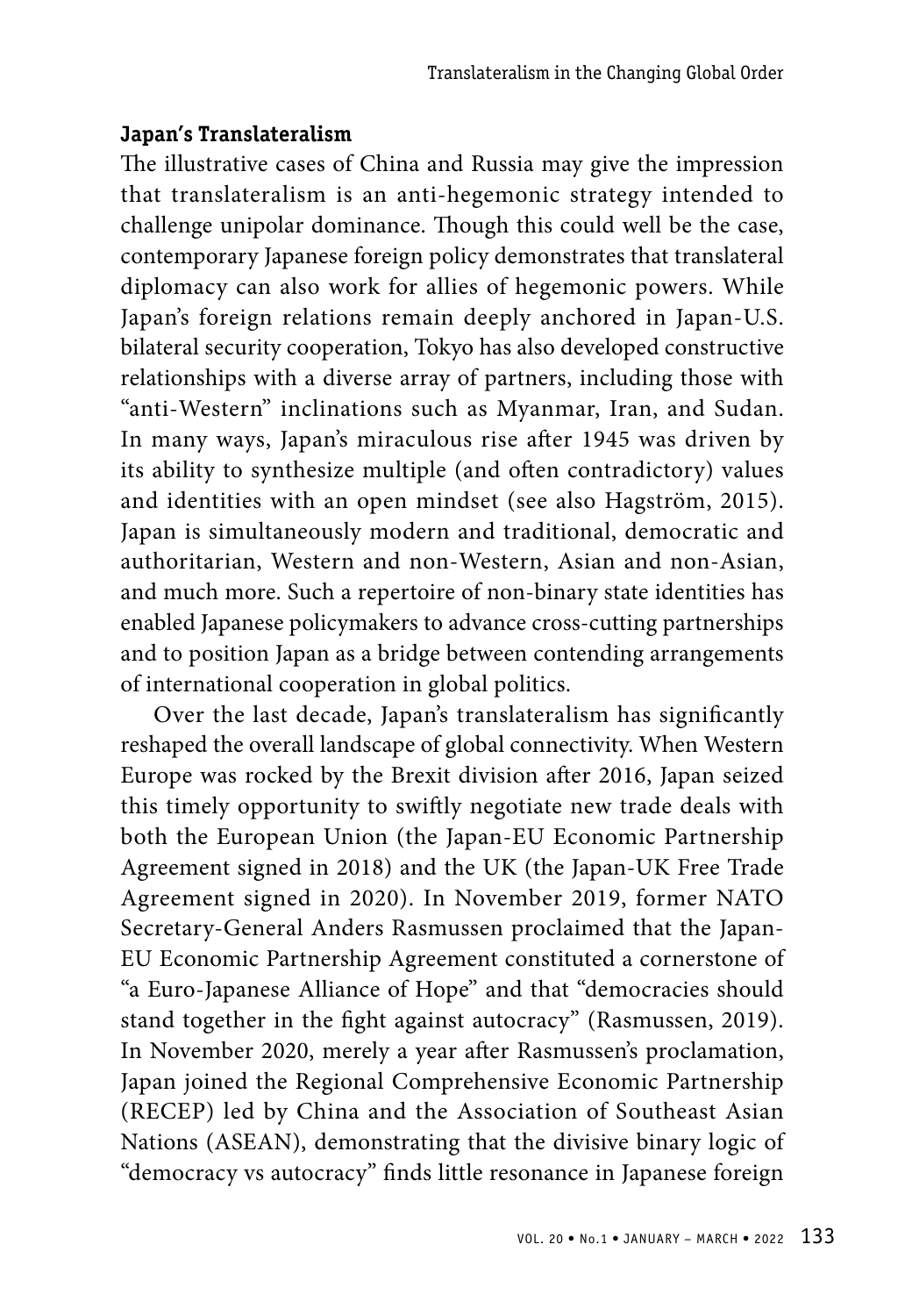policy.10 Here, Japan's recent turn to the RECEP should not be seen as a willingness to "side" with the China-led economic order in the Asia-Pacific. In fact, Japan has also played a key role in negotiating the Comprehensive Progressive Trans-Pacific Partnership Agreement (CPTPP signed in 2018), which is often seen as a competing trade arrangement for the RECEP (see Wilson, 2015). Whether these new trade partnerships will bring tangible benefits to Japan and to the global economic order at large remains to be seen. Yet, it is remarkable that Japan has managed to strike four mega trade deals with such diverse partners. Taken together, these developments show that skilled translateral diplomacy has enabled Japan to emerge as a hub for global connectivity, even in the context of the looming uncertainty prompted by Brexit and the intensifying geopolitical competition between China and Western powers.

While the maintenance of the U.S. security alliance is a top priority for Japanese policymakers, this commitment to the hegemonic world order has not prevented Tokyo from developing translateral partnerships with other major powers, including Russia. In 2014, Japan reluctantly joined the anti-Russian sanctions to demonstrate its conformity with Western powers, but Tokyo also took a number of concrete steps to further its relationship with Russia. In 2016, the Abe administration launched an exceptional cooperation package to bolster Russia's status as a *seikatsukankyou taikoku* (a great power of high-quality life) through mutually beneficial cooperation (Ministry of Foreign Affairs of Japan, 2019a). Under this plan, nearly four hundred agreements have been signed and more than two hundred concrete projects have been implemented (Ministry of Foreign Affairs of Japan, 2019b). As Anton Bespalov notes, "amid the growing confrontation between Russia and the West, Japan was one of the few Western-world countries maintaining a benevolent, or at least neutral, disposition towards Moscow" (Bespalov, 2021). In 2020, Japan and Russia conduced their first ever joint naval (anti-piracy) exercise in the Gulf

<sup>10</sup> Allan, Vucetic, and Hopf (2018, p. 22) show that, among all major powers, Japan is the only country in which the identity discourse of "democracy" does not entail a generally positive resonance both at the elite and mass levels.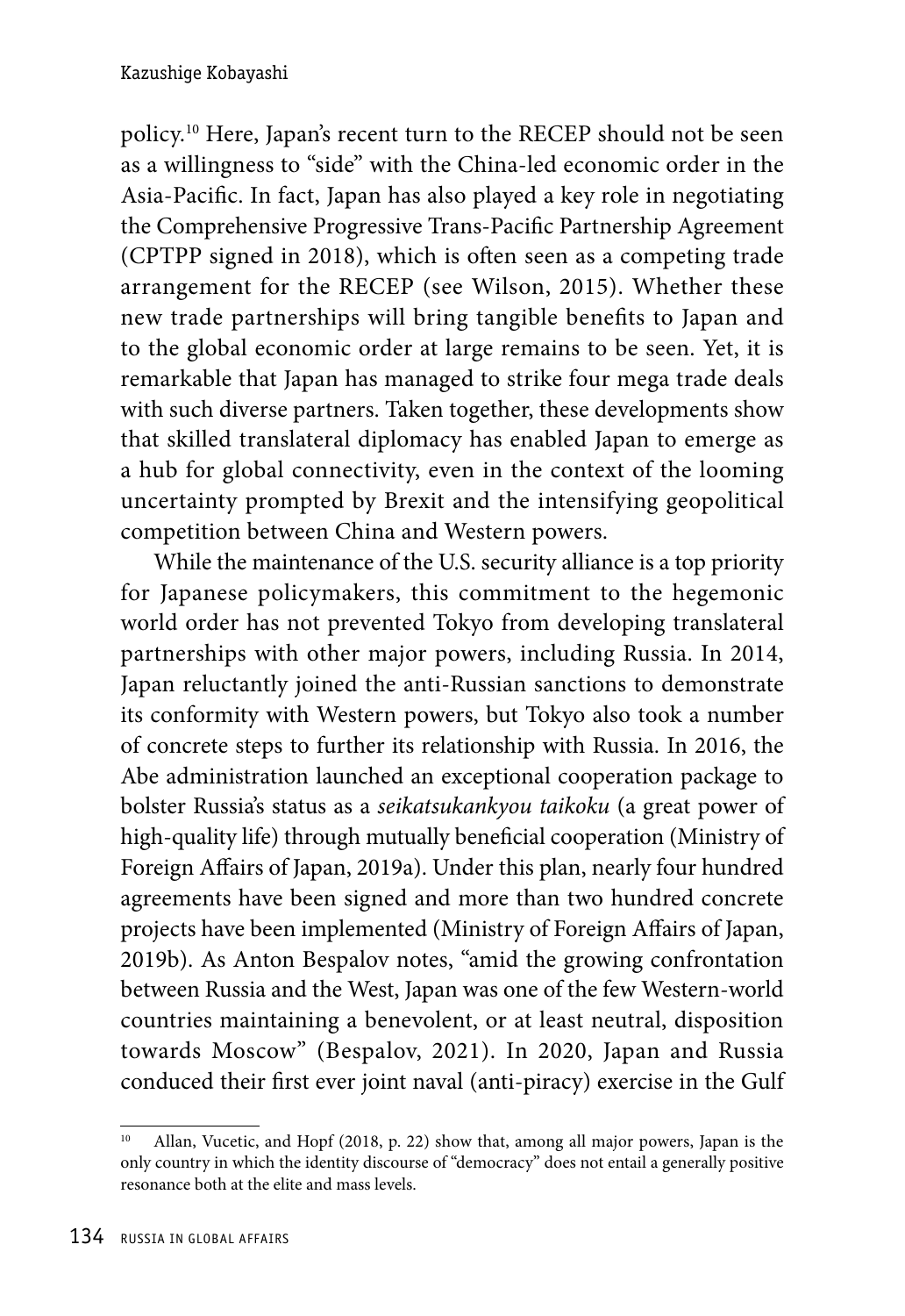of Aden, demonstrating Tokyo's willingness to work with alternative partners in the domain of global security (Kommersant, 2020).

When it comes to the question of China, what usually goes unnoticed is the resilience of the translateral relationship between Tokyo and Beijing (Harris, 2021), notwithstanding their mutual distrust and diverging views on historical issues. As the largest official development assistance (ODA) provider to the Chinese government since the late 1970s, Japan, in fact, played a key role in China's rise, while China also learned much from Japan's best practices of mercantilism, state capitalism, and developmentalism (Li, 2003). Beyond the case of China, Japan's translateral engagement with diverse partners in its neighborhood has contributed to the rise of Asia as a region of exceptional economic vibrance, with a rapidly growing middle-class and emerging hubs of technological advancement (see Stubbs, 2009). Since the mid-2010s, Japan has also sought to catalyze deeper mutual learning through new translateral platforms such as the North-East Asia Development Cooperation Forum, which brings together China, Japan, Russia, and South Korea. While Japan continues to maintain its privileged relationship with Western powers, the illustrative examples provided above show that translateralism has enabled Japan to diversify its global interactions and to position itself as a bridging actor in an increasingly polarizing world. Such relational diversity can serve to further enhance Japan's national resilience in an era of deepening uncertainty, where the Western primacy can no longer be taken for granted.

#### **CHALLENGES AND OPPORTUNITIES**

Although the concept of translateralism may help us better understand the evolution of complex and cross-cutting interactions in global politics, there are (at least) three critical questions that deserve closer scrutiny. This section briefly addresses these questions to provide further clarification on the utility of the translateral concept.

First, can we meaningfully distinguish translateral engagement from a realist foreign policy?<sup>11</sup> Although I acknowledge that certain practices of translateral diplomacy (such as the transcendence of religious

<sup>&</sup>lt;sup>11</sup> The author thanks an anonymous reviewer for raising this important question.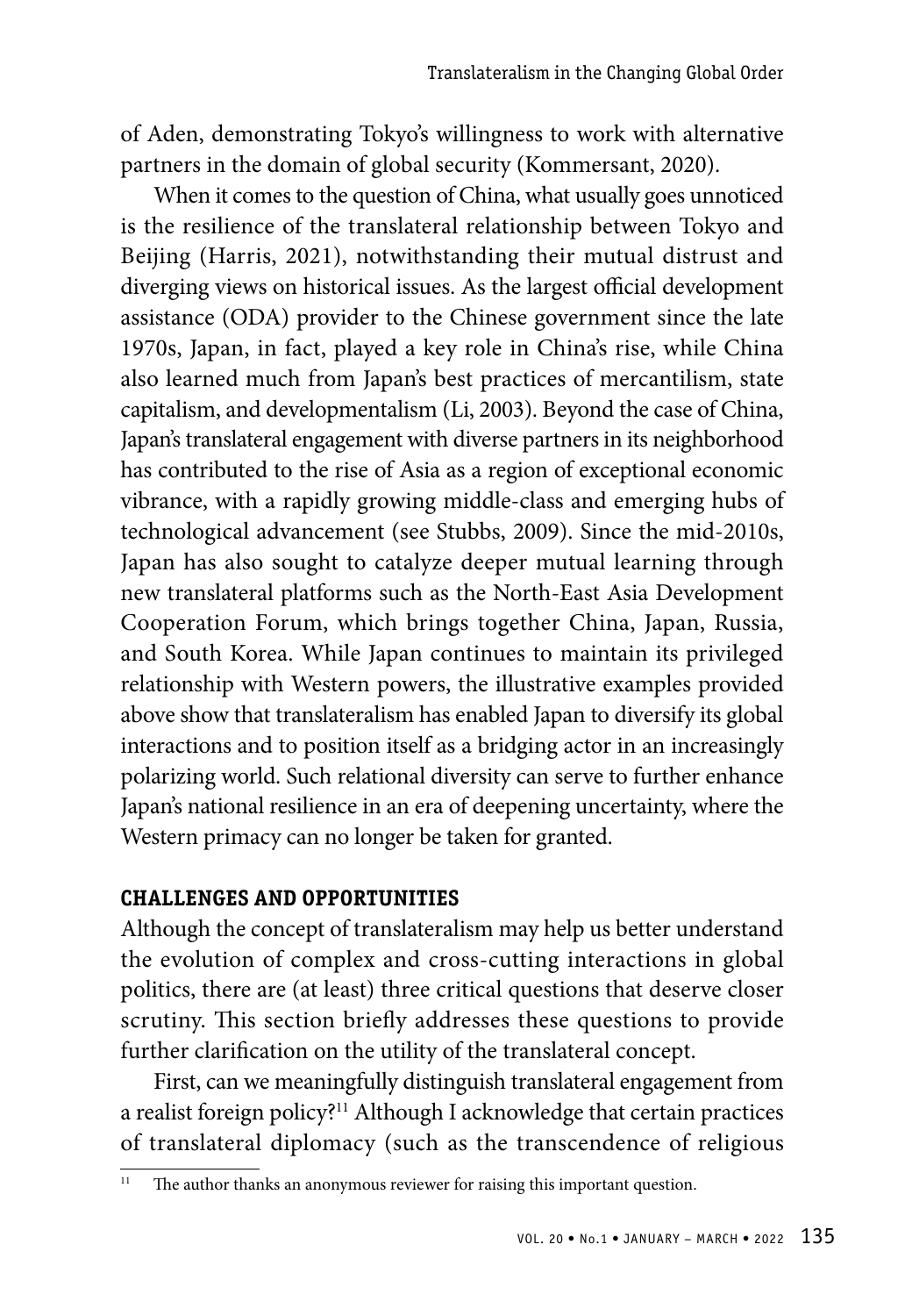and/or ideological dividing lines) may bear similarities to realist prescriptions for prudent pragmatism, the concept of translateralism is distinguishable from realism in several aspects. Above all, translateral practices are primarily concerned with global partnership-building efforts that transcend conventional dividing lines, with the assumption that such cooperative arrangements play an important role in global politics. This stands in contrast to (various strands of) realist theories in the IR scholarship, which often contend that institutions, partnerships, and other cooperative schemes are of marginal importance in an anarchical world.12 It is in this sense that translateralism as a longterm partnership-building policy should be differentiated from ad-hoc, transactional, and tactical maneuvers often advocated by proponents of *Realpolitik*. More importantly, a false dichotomy between "value-based" politics and "valueless" translateral pragmatism needs to be avoided. As emphasized above, translateralism is fundamentally about advancing *translateral values* based on the principles of openness, tolerance, non-discrimination, mutual respect, and common progress through competition.13 With the looming uncertainty imposed by the ongoing pandemic, translateral partnerships may become even more important in devising and implementing innovative solutions to common global challenges such as climate change and endemic poverty.14

The second question is the analytical scope of translateralism. Although the cases of China, Russia, and Japan illustrate that translateral practices can empower nations to extend their global outreach, can the translateral concept also apply to the cases of weaker actors in international politics? For example, smaller nations allied with hegemonic power centers such as the U.S. might be unwilling or

 $12$  For a realist critique of international institutions, see Mearsheimer, 1994.

<sup>&</sup>lt;sup>13</sup> It is worth noting here that religionists initially framed the rise of secularism in Enlightenment Europe in a similar false dichotomy, where secularism was condemned as a valueless, faithless, and purely "pragmatic" form of political order devoid of any normative principles, as opposed to the "value-based" Christian order governed by Christian values, rules, and institutions. Though seemingly valueless from the viewpoint of (certain) devout believers, secularism, in fact, entails *secular values,* such as the separation of the state and the Church and the tolerance of religious pluralism.

<sup>&</sup>lt;sup>14</sup> The author thanks the journal's two anonymous reviewers for highlighting the importance of common threats posed by climate change and other global issues.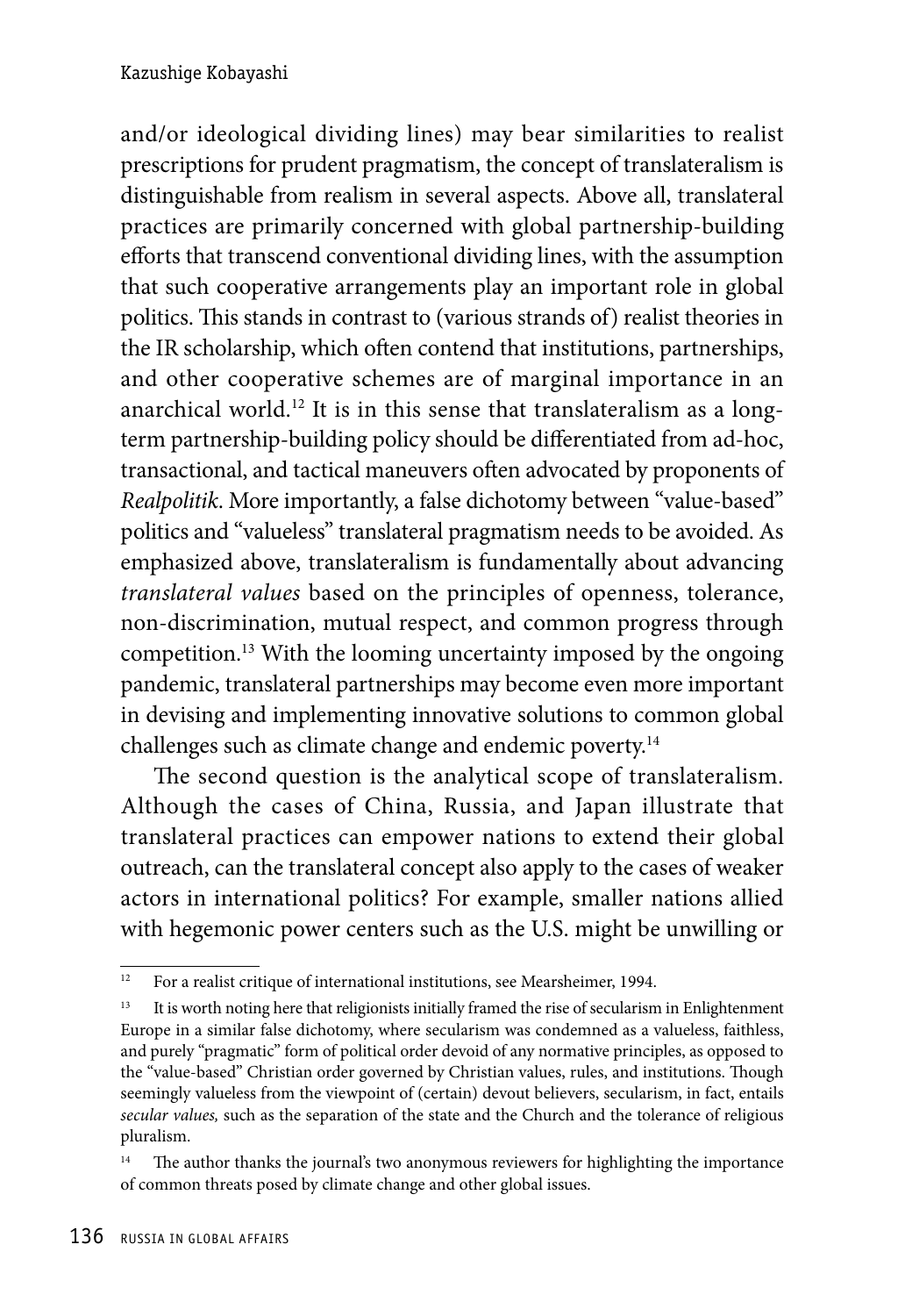unable to develop inclusive translateral partnerships with alternative international partners. While hegemonic control can limit the possibility of translateral practices, it must be emphasized here that, in our increasingly multipolar world, no superpower is potent enough to totally control the behaviors of its client states. Even in the era of American unipolarity (in the 1990s and 2000s), states such as the Philippines and Uzbekistan defied the hegemon's will and successfully ejected American military bases from their territories. Despite its heavy dependence on American security and economic assistance, Iraq's parliament recently voted to expel U.S. troops from its soil (CNN, 2020). As discussed above, South Korea boldly refused to join Western sanctions against Russia in 2014, while Ukraine emerged as a key military and economic partner for China's penetration into Europe. Over the last few years, even Georgia defied America's will to foster closer ties with Russia, prompting former U.S. Ambassador to Georgia, Ian Kelly, to lament that "Georgia turns its back on the West" (Kelly and Kramer, 2021). These examples vividly demonstrate that, even in a world of hegemony, skilled leaders from smaller nations can find leeway to conduct translateral foreign policy. Most recently, the Afghan government's rapid fall in August 2021 exposed the extremely high risk of maintaining exclusive dependence on a single patron. Translateral partnerships can enable smaller nations to mitigate such risks and enhance their sovereign freedom through engagement with multiple and diverse international partners.

Third, one might wonder how we can build a synergetic interface between formal institutions and informal partnerships. Although conventional IR institutionalist research tends to privilege formal institutions, this article argues that informal translateral arrangements can also foster policy innovations through flexibility and experimentation (see also Haas and Kupchan, 2021). In Africa, for instance, forum-based cross-cutting policy platforms involving diverse global partners are increasingly becoming a regional norm. Since 1993, Japan has led the forum-based Tokyo International Conference on African Development (TICAD) process, emphasizing the principles of self-help, self-reliance, and a commercially-driven development model based on the trinity of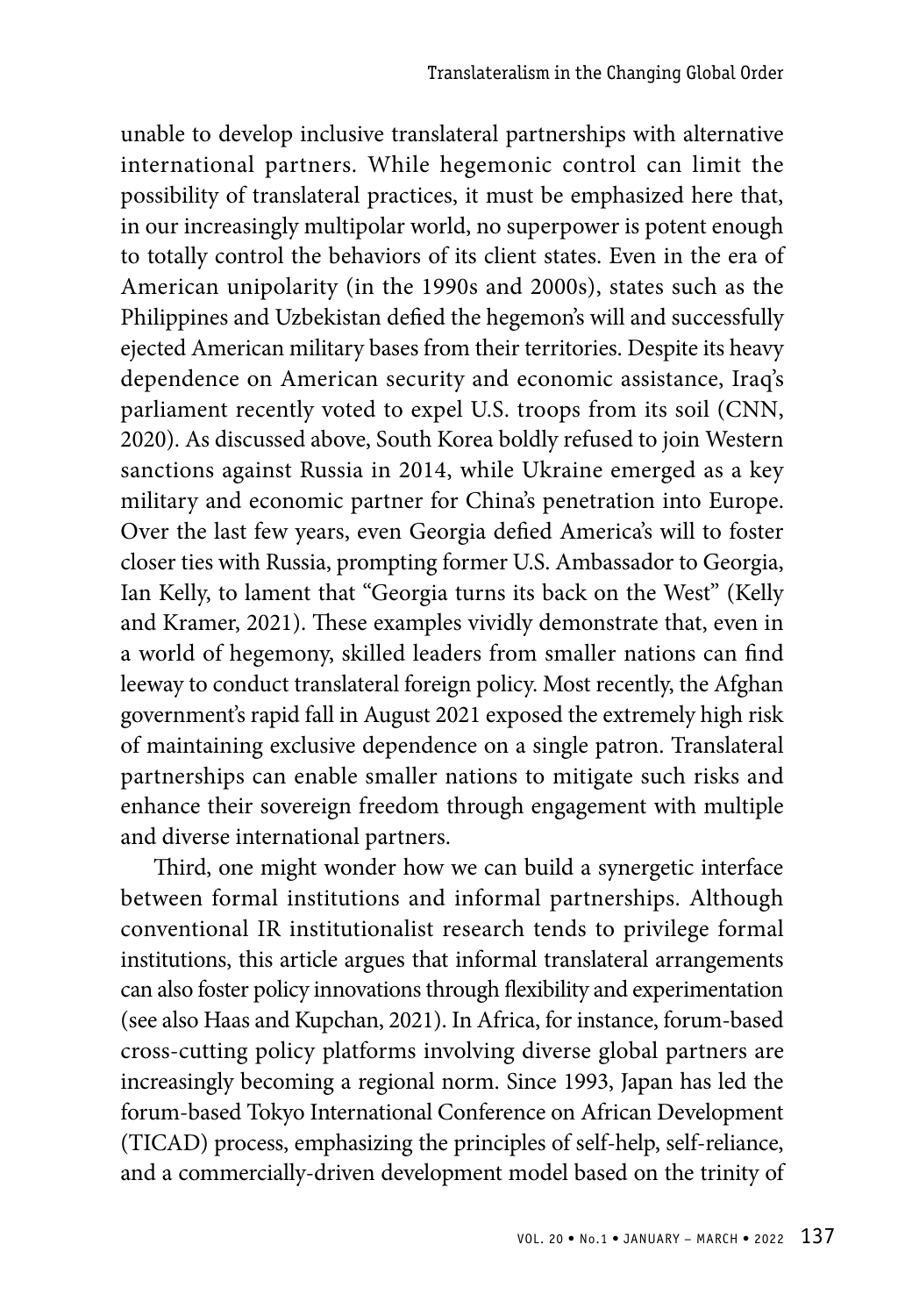aid-trade-investment. Though the TICAD lacks formal institutions, its flexibility has spurred innovative policy practices and open dialogue involving thousands of diverse partners within and beyond Africa (Ministry of Foreign Affairs of Japan, 2021). This model of open translateral partnership has been actively emulated by the India–Africa Forum Summit (IAFS) and the Forum on China-Africa Cooperation (FCAC). Learning from these best practices, Russia has also launched its own Russia-Africa Summit in partnership with the African Union, demonstrating that forum-based cooperative arrangements can also serve to enhance existing formal institutions. Despite this, it remains to be seen whether informalism is an essential characteristic of translateral diplomacy, or if translateralism can work both through formal and informal institutional arrangements. Rather than assuming the superiority of formalism over informalism (or vice versa), future research may also need to look deeper into the potentiality of hybrid partnerships that creatively combine *both* formal and informal mechanisms.

This article developed the concept of translateralism and argued that the power of the partnerships of the unlike-minded should not be underestimated. To reiterate my previous points, my argument is not that translateral partnerships are performatively or normatively "superior" to unilateral unions. Instead, the translateral concept enables us to look at global affairs from a new angle, unconstrained by the conventional binaries that arbitrarily limit our imaginations. As emphasized above, the illustrative cases provided in this article are selective and not intended to definitively prove the viability of translateralism. Yet, the translateral concept offers tentative clues towards rethinking the merits of ideological unity in global affairs. In this vein, further research is needed to more systematically investigate how and to what extent translateral practices promote (or not) policy innovations through flexible partnerships. For the purpose of clarity, the concept of translateralism developed in this article is highly statecentric.15 Another potential avenue for future research is to explore how

\* \* \*

<sup>&</sup>lt;sup>15</sup> The author thanks an anonymous reviewer for raising this legitimate concern.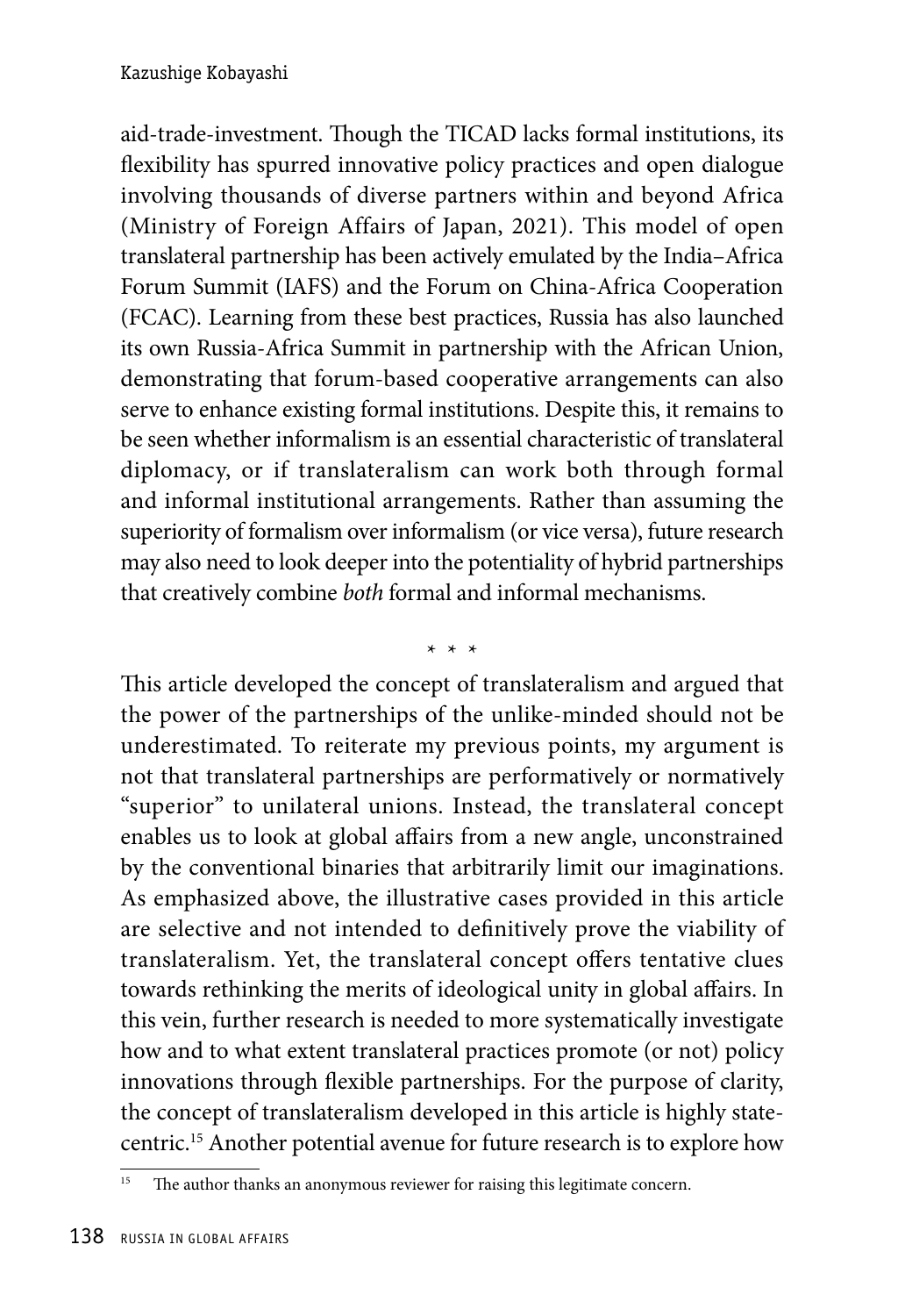and to what extent the concept of transliteralism can be useful for the analysis of global interactions among different types of international actors, including multinational corporations and transnational movements, among others.

## **References**

Abdenur, A. E., 2016. Rising Powers and International Security: The BRICS and the Syrian Conflict. *Rising Powers Quarterly,* 1(1), pp. 109-133.

AIIB, 2021. *AIIB Organizational Structure.* Available at: www.aiib.org/en/about-aiib/ governance/\_common/\_download/AIIB\_organizational\_structure.pdf [Accessed 25 December 2021].

Allan, B. B., Vucetic, S., and Hopf, T., 2018. The Distribution of Identity and the Future of International Order: China's Hegemonic Prospects. *International Organization,* 72(4), pp. 839-869.

Bellomo, M., 1995. *The Common Legal Past of Europe, 1000-1800.* Washington, DC: The Catholic University of America Press.

Bespalov, A., 2021. Russia and Japan in Search of Strategic Empathy. *Valdai Expert Opinions,* 16 April 2021. Available at: valdaiclub.com/a/highlights/russia-and-japanin-search-of-strategic-empathy/?sphrase\_id=1372265 [Accessed 25 December 2021].

Boniface, P, 2021. Why the Legacy of de Gaulle and Mitterand Still Matters for the French Public Opinion. *Valdai Expert Opinions,* 15 March. Available at: valdaiclub. com/a/highlights/france-gaullo-mitterrandism-is-still-very-popular/ [Accessed 25 December 2021].

Cavanaugh, W. T., 2009. *The Myth of Religious Violence: Secular Ideology and the Roots of Modern Conflict.* Oxford: Oxford University Press.

CFR, 2019. A Conversation with Foreign Minister Subrahmanyam Jaishankar of India. *CFR Event,* 25 September. Available at: www.cfr.org/event/conversation-foreignminister-subrahmanyam-jaishankar-india-0 [Accessed 25 December 2021].

Chenoy, A. M. 2008. India and Russia: Allies in the International Political System. *South Asian Survey,* 15(1), pp. 49-62.

CNN, 2020. Iraq Has Voted to Expel US Troops: Whether They'll Actually Be Kicked Out Is Far from Clear. *CNN*, 6 January.

Dennison, S., 2019. Give the People What They Want: Popular Demand for a Strong European Foreign Policy. *ECFR Policy Brief,* 10 September.

Deutsch, K. W., and Singer, D. J., 1964. Multipolar Power Systems and International Stability. *World Politics,* 16 (3), pp. 390-406.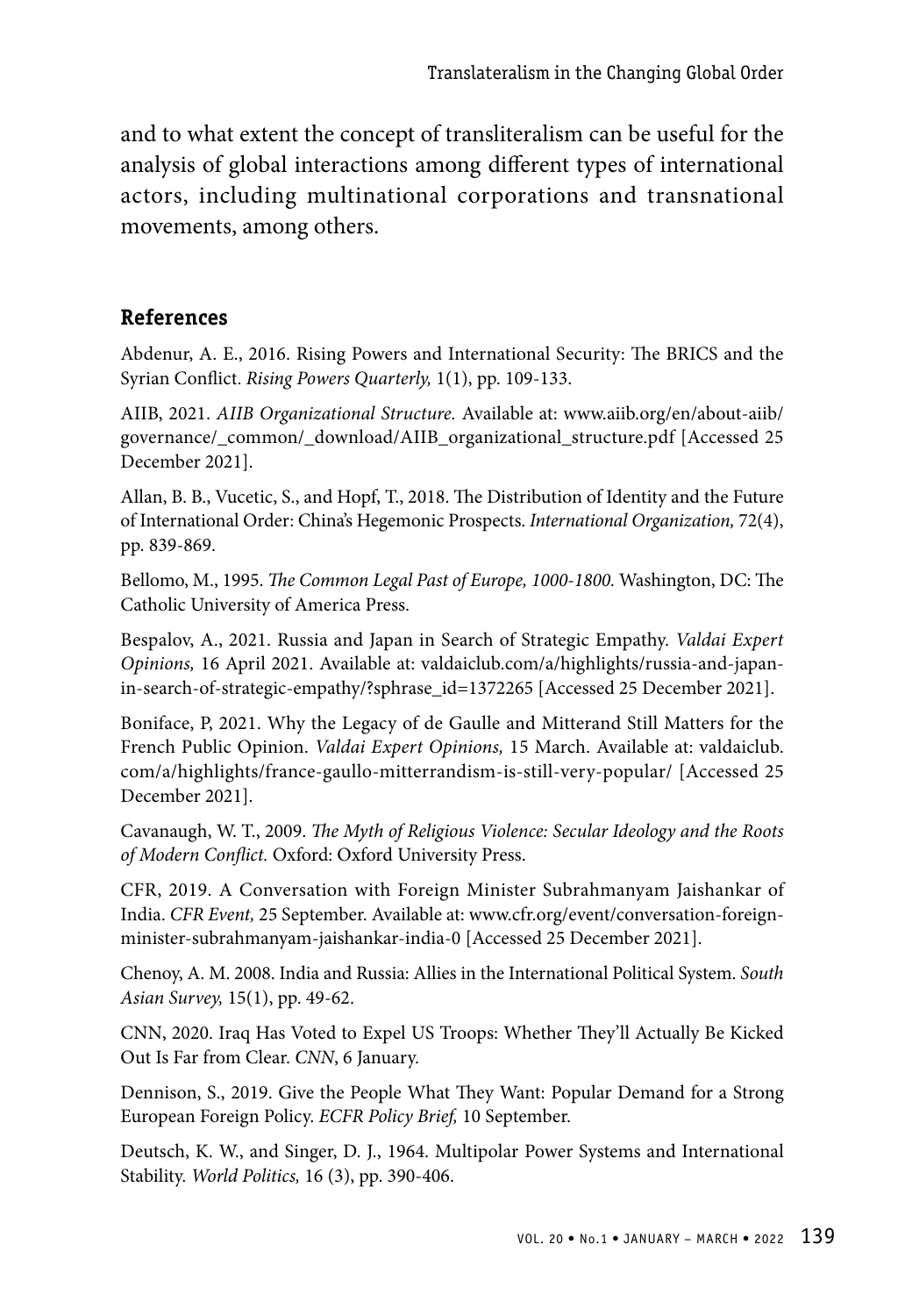Deutsch, K.W., Burrell, S., Kann, R., Lee, M., Lichterman, M., Lindgren, R., Lorwenheim, F., and van Wagenen, R. 1957. *Political Community and the North American Area: International Organization in the Light of Historical Experience.* Princeton: Princeton University Press.

Diamond, L., 2019. Democracy Demolition: How the Freedom Agenda Fell Apart. *Foreign Affairs,* 98 (4), pp. 17-25.

Dreher, A., and Fuchs, A., 2015. Rogue Aid? An Empirical Analysis of China's Aid Allocation. *Canadian Journal of Economics,* 48(3), pp. 988-1023.

Guardian, 2021. US Seen as Bigger Threat to Democracy than Russia or China, Global Poll Finds. *The Guardian,* 5 May.

Haas, M., 2005. *The Ideological Origins of Great Power Politics, 1789-1989.* Ithaca: Cornell University Press.

Haass, R. N., and Kupchan, C.A., 2021. The New Concert of Powers: How to Prevent Catastrophe and Promote Stability in a Multipolar World. *Foreign Affairs,* 23 March.

Hagström, L., 2015. The "Abnormal" State: Identity, Norm/Exception and Japan. *European Journal of International Relations,* 21(1), pp. 122-145.

Harris, T. 2021. The Surprising Strength of Chinese-Japanese Ties. *Foreign Affairs,* 4 May.

Hellmann, G., Herborth, B., Schlag, G., and Weber, C., 2017. The West: A Securitizing Community? *Journal of International Relations and Development,* 20(2), pp. 301-330.

Henrich, J., 2020. *The WEIRDest People in the World: How the West Became Psychologically Peculiar and Particularly Prosperous.* New York: Farrar, Straus and Giroux.

Hyde, S. D., and Saunders, E. N., 2020. Recapturing Regime Type in International Relations: Leaders, Institutions, and Agency Space. *International Organization,* 74(2), pp. 363-395.

Ikenberry, J., and Lim, D., 2017. *China's Emerging Institutional Statecraft: The Asian Infrastructure Investment Bank and the Prospects for Counter-Hegemony.* Washington, DC: Brookings Institution.

Jiji Tsushin, 2021. "Chuugoku houimou" ni ondosa: Nichibeigouin, anposhoku usuku [Diverging Positions on the "Containment" of China: Cooperation among Japan, America, Australia, and India Entails Limited Security Aspects]. *Jiji Tsushin*, 13 March.

Kelly, I., and Krammer, D. J., 2021. Georgia Turns Its Back on the West. *Foreign Policy*, 20 August.

Kempe, F., 2020. Biden Has a Plan to Rally the World's Democracies and Tackle Threats Together. *CNBC*, 13 September.

Kommersant, 2020. Vsyo nevozmozhnoye vozmozno: Vdali ot svoikh beregov rossiysky i yaponsky voyennye korabli vpervye proveli sovmestnye ucheniya [The Impossible Is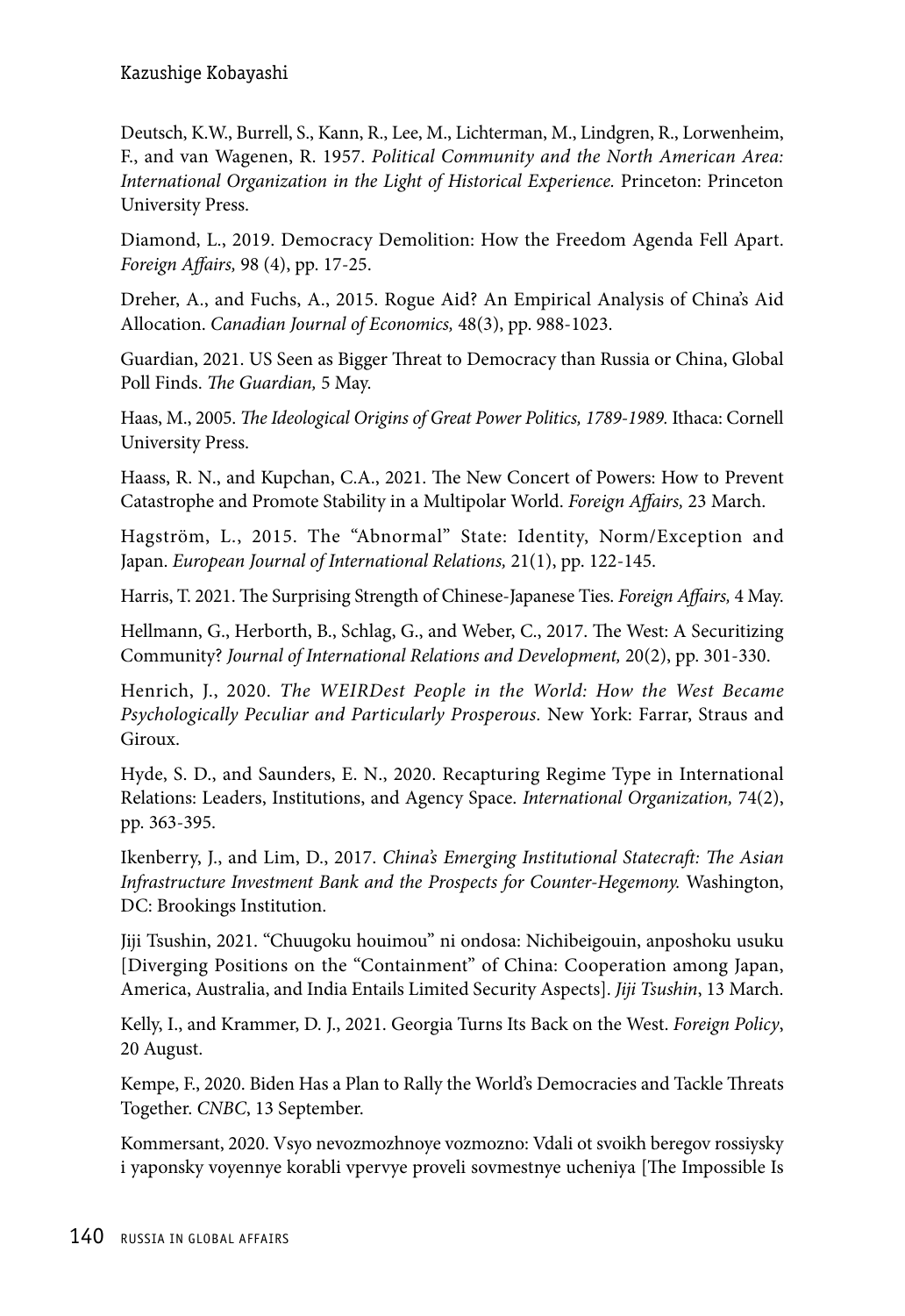Possible: For the First Time Ever Far from Their Shores Russia and Japan Carried Out Joint Exercises of Their Naval Ships]. *Kommersant*, 10 February.

Kupriyanov, A., and Korolev, A., 2019. The Eurasian Chord and the Oceanic Ring: Russia and India as the Third Force in a New World Order. *Valdai Club.* Available at: valdaiclub. com/a/reports/the-eurasian-chord-and-the-oceanic-ring/?sphrase\_id=1372271 [Accessed 25 December 2021].

Laruelle, M., 2020. Accusing Russia of Fascism. *Russia in Global Affairs,* 18(4), pp. 100- 123. Available at: eng.globalaffairs.ru/articles/accusing-russia-of-fascism/ [Accessed 25 December 2021].

Laruelle, M., 2021. *Is Russia Fascist? Unraveling Propaganda East and West.* Ithaca: Cornel University Press.

Li, J. S., 2003. Relation-Based versus Rule-Based Governance: An Explanation of the East Asian Miracle and Asian Crisis. *Review of International Economics,* 11(4), pp. 651-673.

Mearsheimer, J. J., 1994. The False Promise of International Institutions. *International Security,* 19(3), pp. 5-49.

Miller, M., 2021. Why BRICS Still Matters. *Foreign Policy,* 27 September.

Ministry of Foreign Affairs of Japan, 2019a. *8 koumoku no kyouryoku puran: Rosia no seikatsukankyou taikoku, sangyou, keizai kaikaku no tameno kyouryoku puran* [The 8-Point Cooperation Plan: A Cooperation Plan to Make Russia a Great Power of High-Quality Life and to Assist Its economic Reforms]. Available at: www.ru.emb-japan.go.jp/ economy/ja/index.html [Accessed 25 December 2021].

Ministry of Foreign Affairs of Japan, 2019b. *8 koumoku no "kyouryoku puran" no shinchoku* [Recent Developments in the Implementation of the 8-point Cooperation Plan] Available at: www.ru.emb-japan.go.jp/economy/common/file/8-point-plan-jp. pdf [Accessed 25 December 2021].

Ministry of Foreign Affairs of Japan, 2021. *TICAD*. Accessible at https://www.mofa.go.jp/ region/africa/ticad/index.html [Accessed 25 December 2021].

Moscow Times, 2019. India's Russian Arms Purchases Hit "Breakthrough" \$14.5bln, Official Says. *The Moscow Times*, 5 September. Available at: www.themoscowtimes. com/2019/09/05/indias-russian-arms-purchases-hit-breakthrough-145bln-officialsays-a67153 [25 December 2021].

Myers, S. L., 2021. An Alliance of Autocracies? China Wants to Lead a New World Order. *New York Times*, 29 March.

Neumann, I., 1999. *Uses of the Other. The "East" in European Identity Formation*. Minneapolis: University of Minnesota Press.

Nikkei Asian Review, 2019. Ukraine Is New Battleground in US-China Fight for Influence. *Nikkei Asian Review*, 3 September 2019.

Nye, J., 2013. BRICS without Mortar. *Project Syndicate*, 3 April.